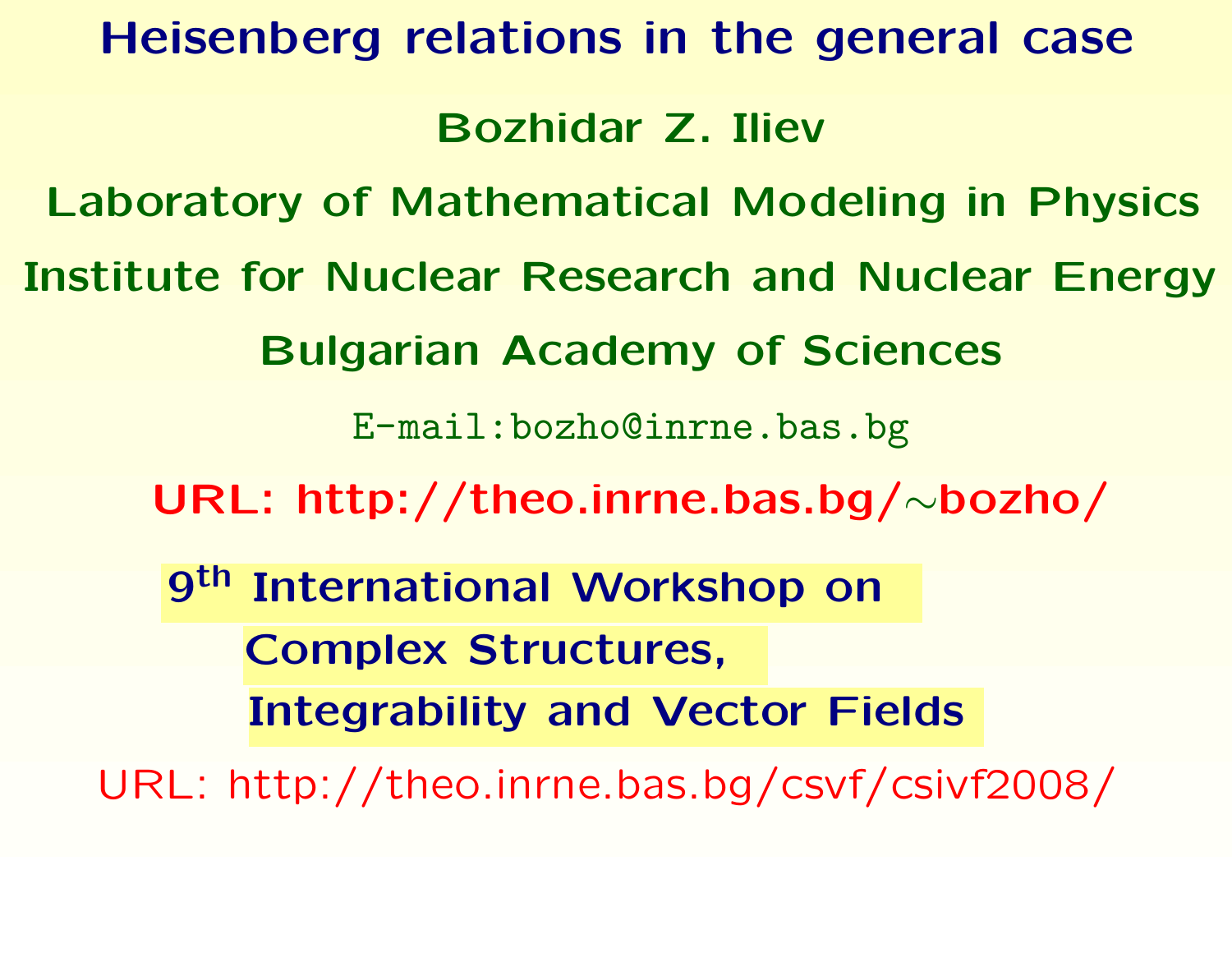## **Abstract**

The Heisenberg relations are derived in <sup>a</sup> quite general setting when the field transformations are induced by three representations of <sup>a</sup> given group. They are considered also in the fibre bundle approach. The results are illustrated in a case of transformations induced by the Poincaré group.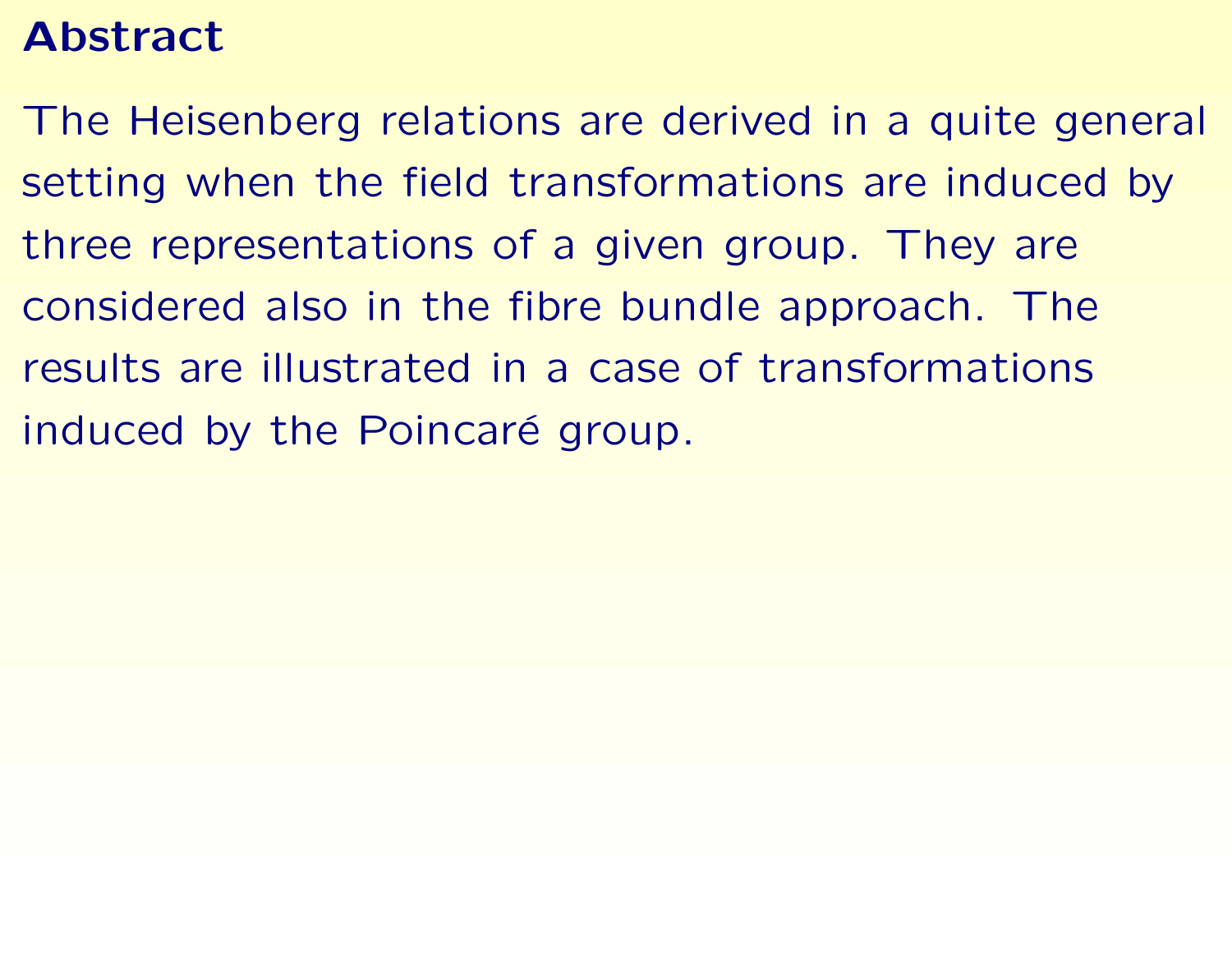# **Contents**

- **[Heisenberg](#page-3-0) relations**
- **The [Poincar](#page-6-0)´[e](#page-6-0) group**
- **Internal [transformations](#page-13-0)**
- **The [general](#page-20-0) case**
- **Fibre bundle [approach](#page-28-0)**
- **[Conclusion](#page-36-0)**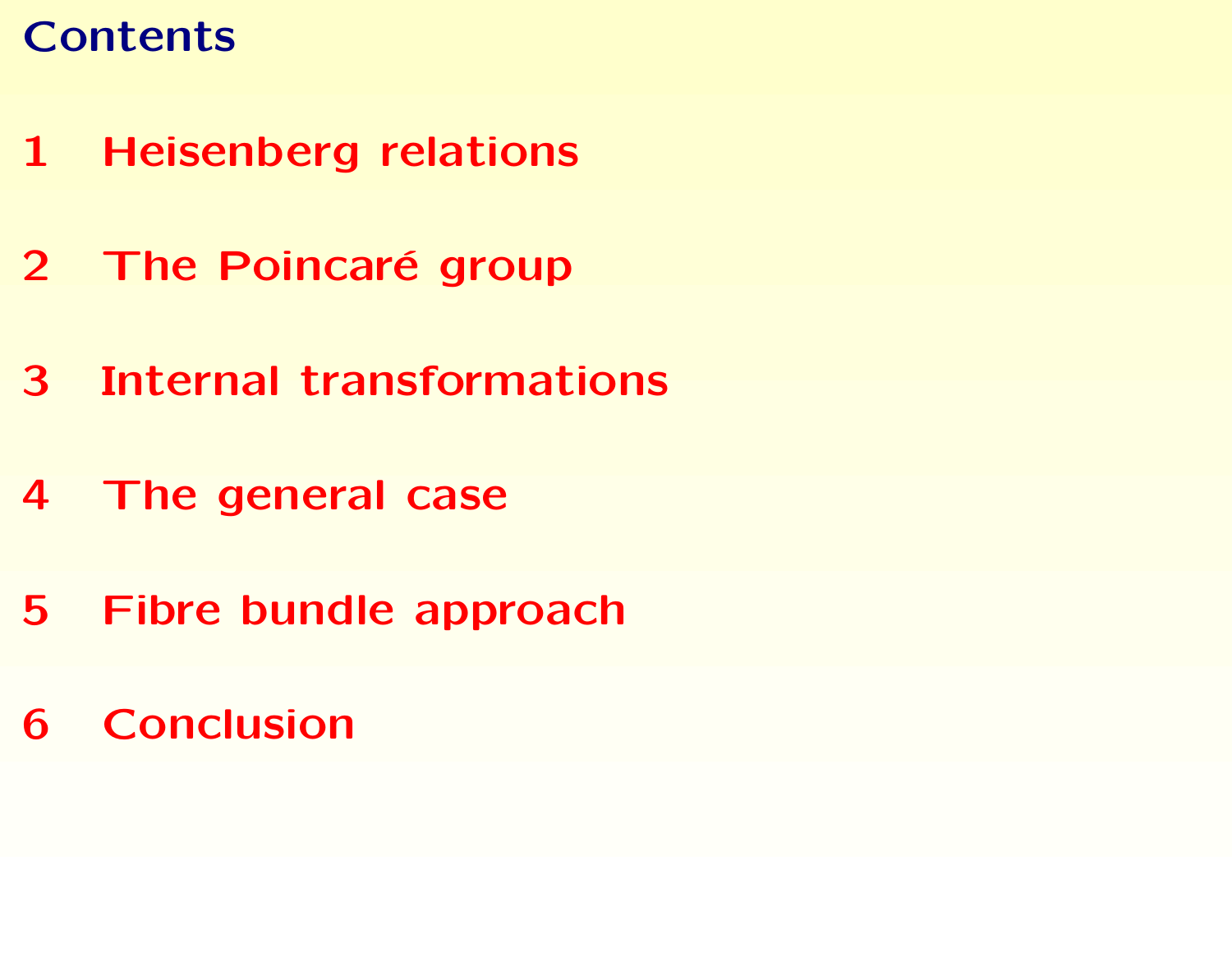## **1. Heisenberg relations**

The (global) origin of the Heisenberg relations is in the equations like

<span id="page-3-1"></span>
$$
\varphi_i'(r) = U \circ \varphi_i(r) \circ U^{-1}.
$$
 (1.1)

<span id="page-3-0"></span>which connect the components  $\varphi_i$  and  $\varphi$  $\prime$  $_i^{\prime}$  of a quantum field  $\varphi$  with respect to two frames of reference. Here  $U$  is an operator acting on the state vectors of the quantum system considered and it is expected that the transformed field operators  $\varphi$  $\prime$  $_i^{\prime}$  can be expressed explicitly by means of  $\varphi_i$  via some equations.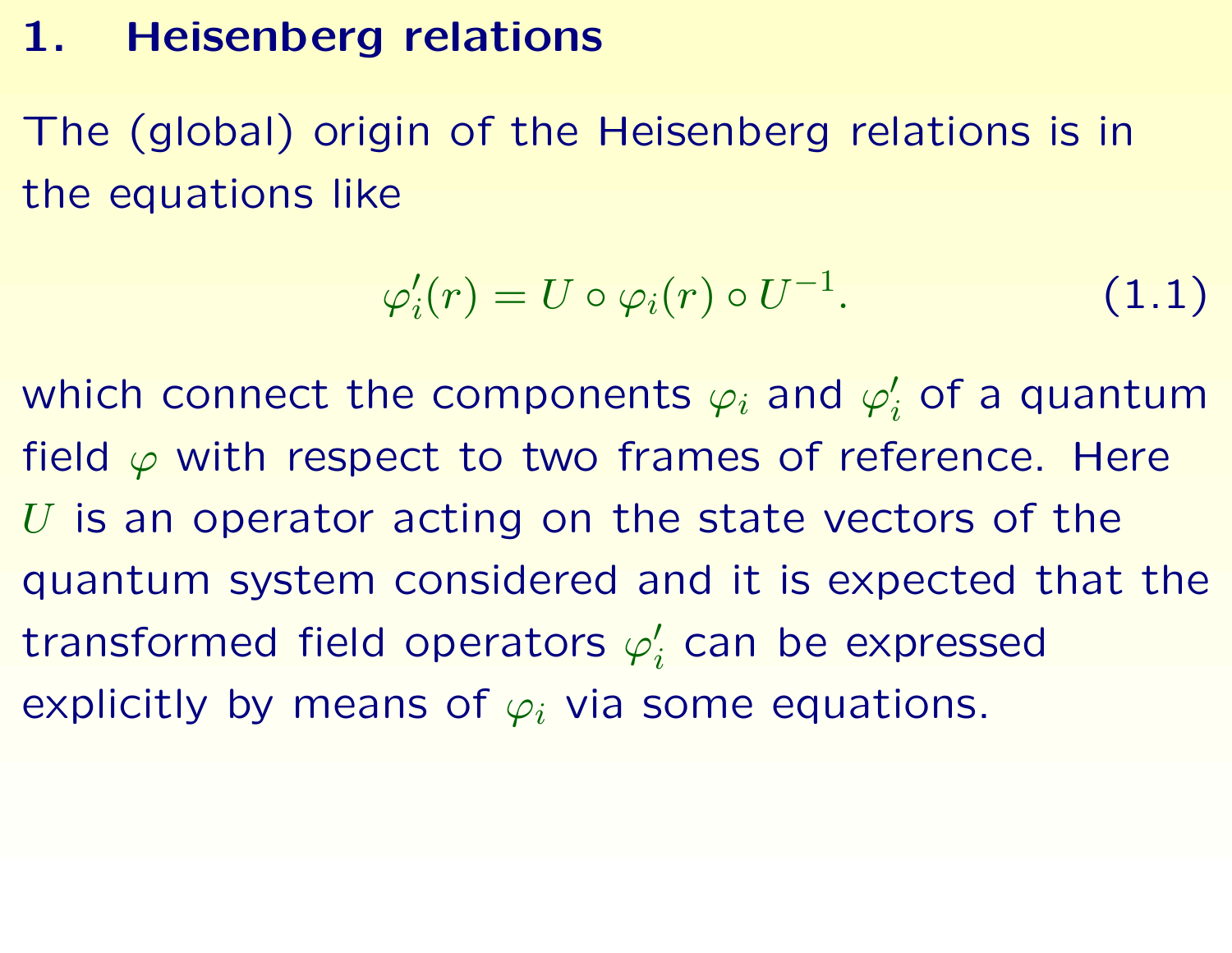If the elements  $U$  (of the representation) of the group are labeled by  $b = (b^1, \ldots, b^s) \in \mathbb{K}^s$  for some  $s \in \mathbb{N}$ , we may write  $U(b)$  for  $U$ , and then the corresponding Heisenberg relations are obtained from the above equation with  $U(b)$  for U by differentiating it with respect to  $b^{\omega}$ ,  $\omega = 1, \ldots, s$ , and then setting  $b = b_0$ , where  $b_0 \in \mathbb{K}^s$  is such that  $U(b_0)$  is the identity element.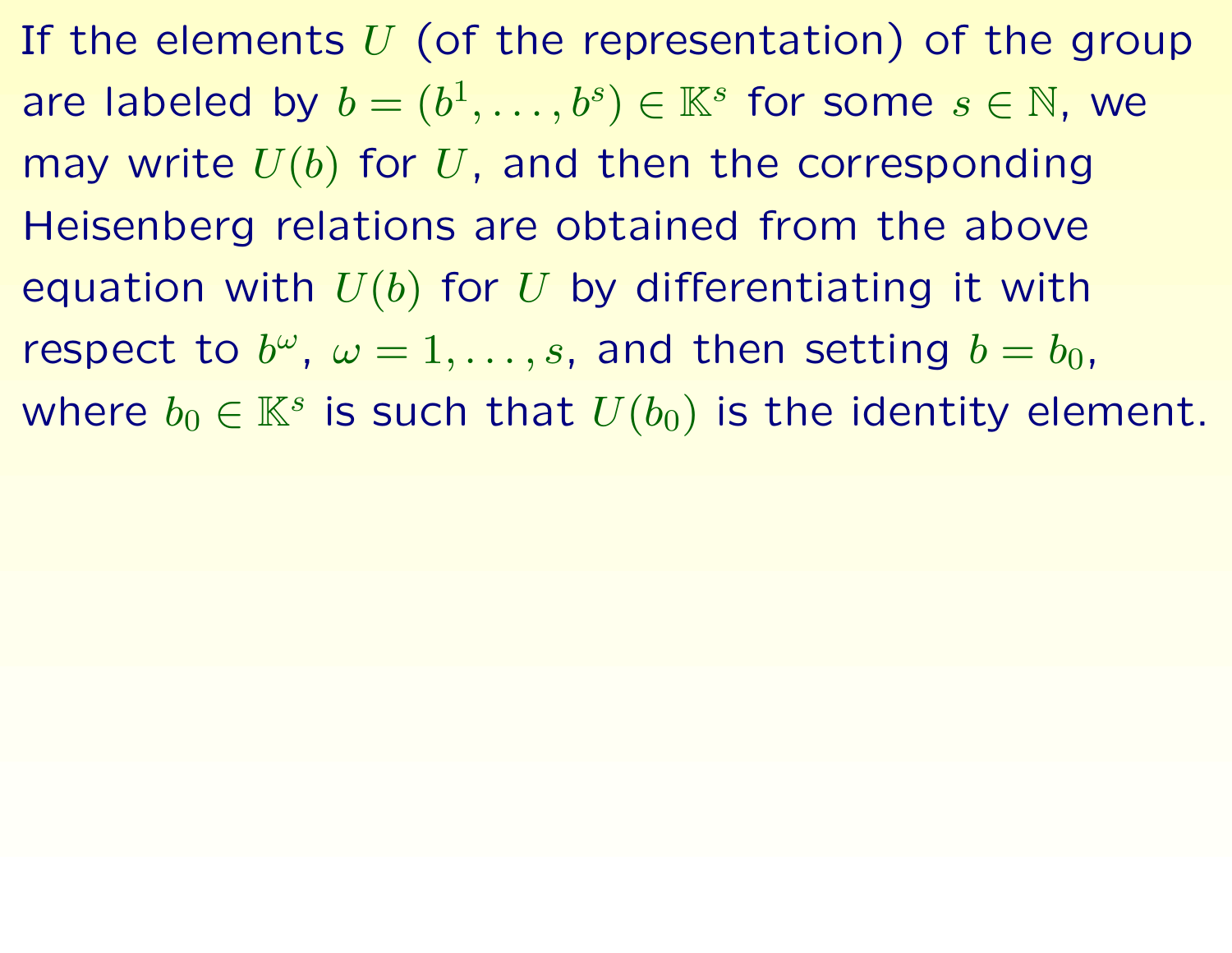If the elements  $U$  (of the representation) of the group are labeled by  $b = (b^1, \ldots, b^s) \in \mathbb{K}^s$  for some  $s \in \mathbb{N}$ , we may write  $U(b)$  for  $U$ , and then the corresponding Heisenberg relations are obtained from the above equation with  $U(b)$  for U by differentiating it with respect to  $b^{\omega}$ ,  $\omega = 1, \ldots, s$ , and then setting  $b = b_0$ , where  $b_0 \in \mathbb{K}^s$  is such that  $U(b_0)$  is the identity element.

The Heisenberg relations are from pure geometric origin and the only physics in them is the motivation leading to the above equation. There are evidences that to them can be given physical sense by identifying in them the generators (of the representation) of the group by the corresponding operators of conserved physical quantities.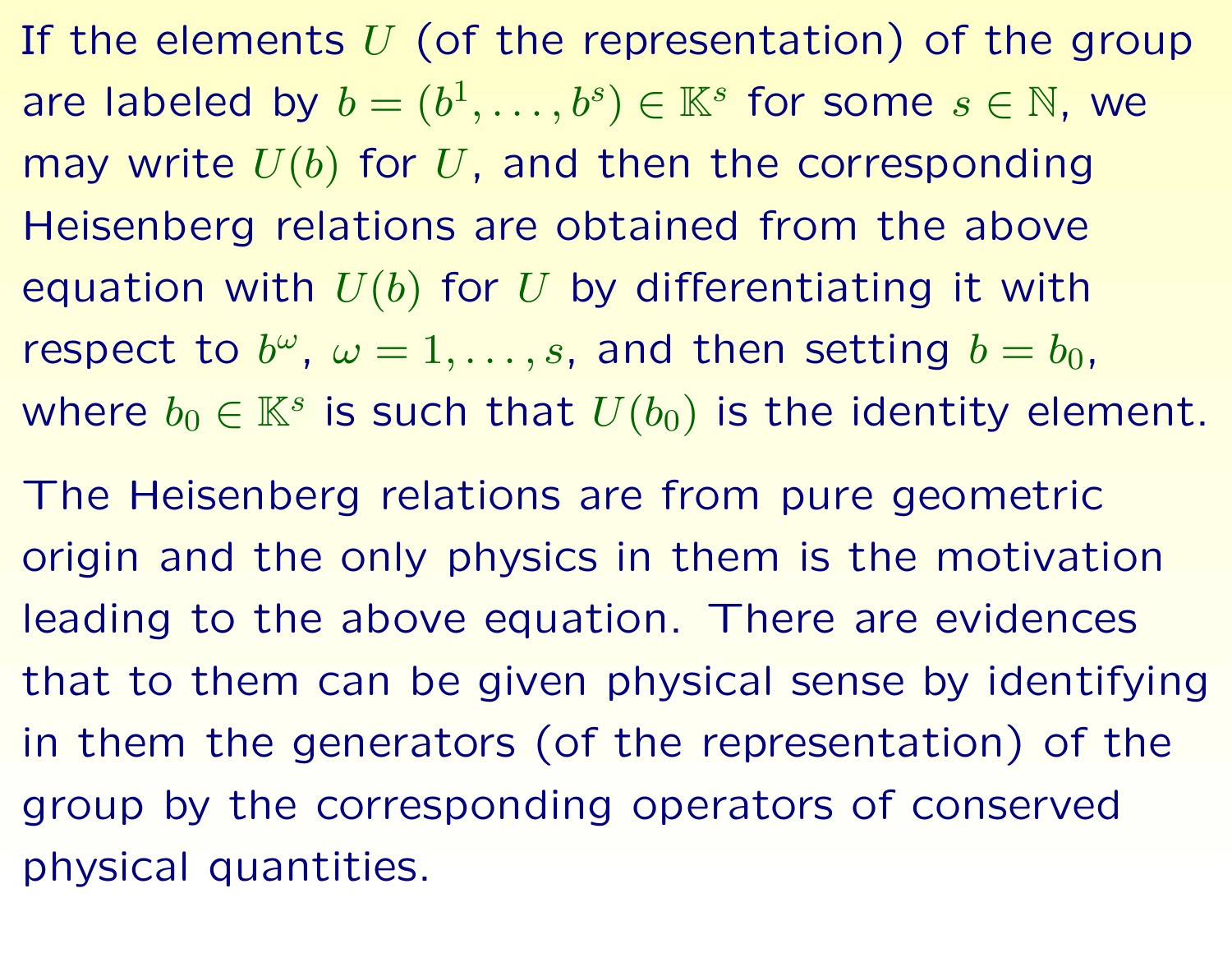## 2. The Poincaré group

Let us have a quantum field with components  $\varphi_i$ relative to two reference frames connected by <sup>a</sup> general Poincaré transformation

<span id="page-6-1"></span><span id="page-6-0"></span>
$$
u'(x) = \Lambda u(x) + a. \tag{2.1}
$$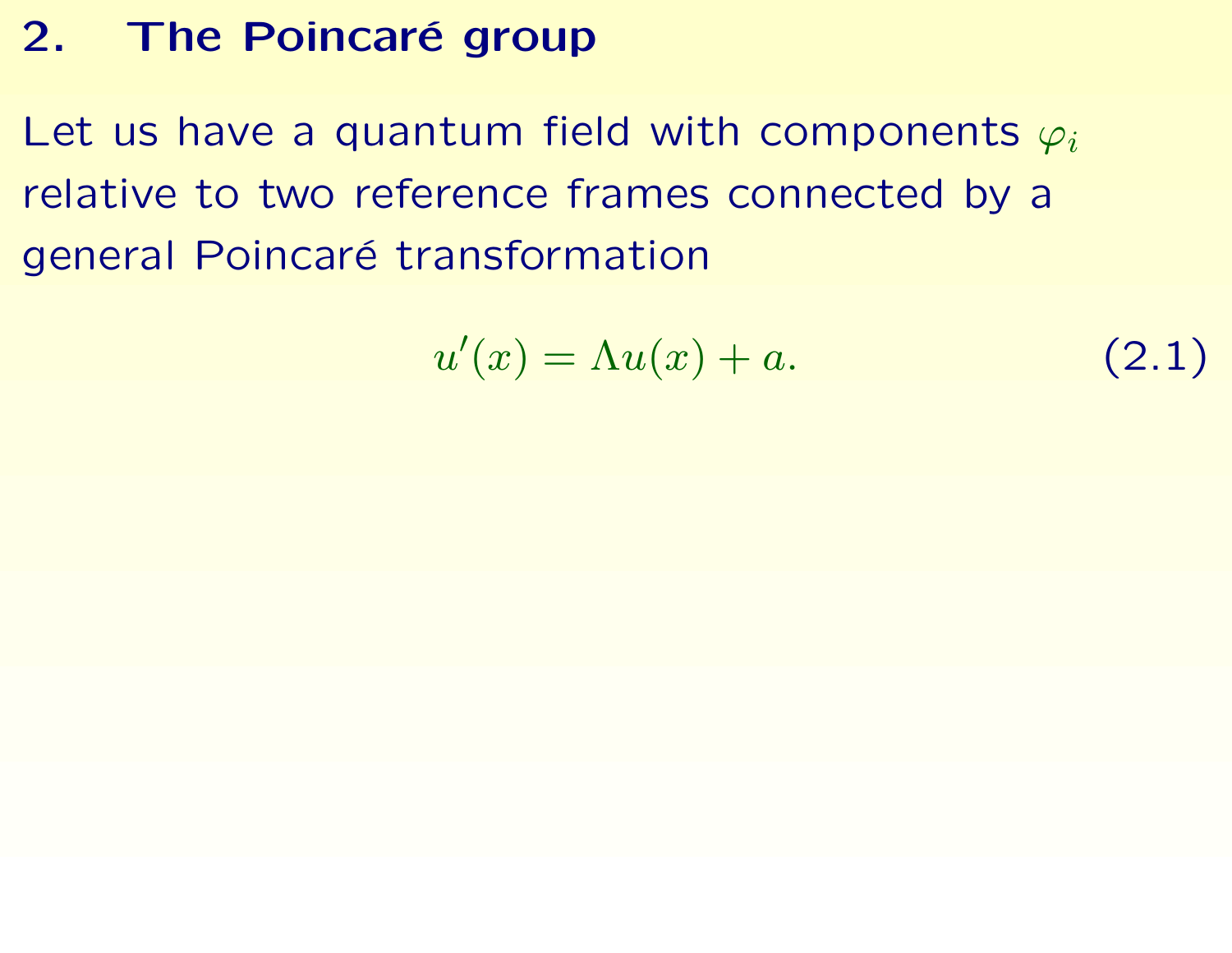#### 2. The Poincaré group

Let us have a quantum field with components  $\varphi_i$ relative to two reference frames connected by <sup>a</sup> general Poincaré transformation

<span id="page-7-0"></span>
$$
u'(x) = \Lambda u(x) + a. \tag{2.1}
$$

The "global' version of the Heisenberg relations is

$$
U(\Lambda, a) \circ \varphi_i(x) \circ U^{-1}(\Lambda, a) = D_i^j(\Lambda, a) \varphi_j(\Lambda x + a), \quad \text{(2.2)}
$$

where  $U(D)$  is a representation of the Poincaré group on the space of state vectors (field operators),  $U(\Lambda, a)$  $(D(\Lambda, a) = [D_i^j(\Lambda, a)])$  is the mapping (the matrix of the mapping) corresponding via  $U(D)$  to  $(2.1)$  $(2.1)$  $(2.1)$ . We have  $U(\mathbf{1}, \mathbf{0}) = \text{id}$  and  $D(\mathbf{1}, \mathbf{0}) = \mathbf{1}$ .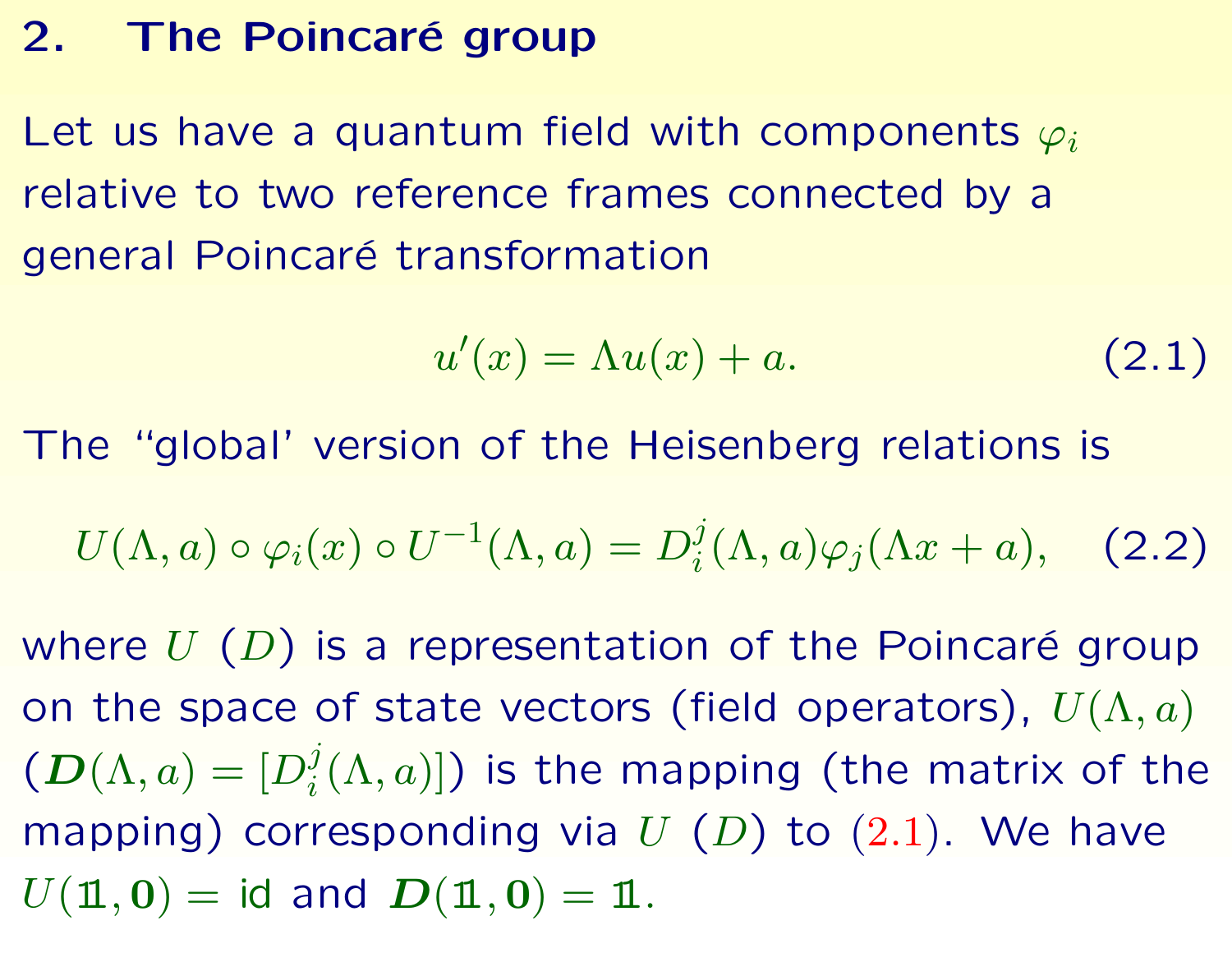#### Define

$$
\begin{aligned} T_{\mu} &:= \frac{\partial U(\Lambda,a)}{\partial a^{\mu}}\Big|_{(\Lambda,a)=(\mathbf{1},\mathbf{0})} \quad S_{\mu\nu} &:= \frac{\partial U(\Lambda,a)}{\partial \Lambda^{\mu\nu}}\Big|_{(\Lambda,a)=(\mathbf{1},\mathbf{0})} \\ H^i_{j\mu} &:= \frac{\partial D^i_j(\Lambda,a)}{\partial a^{\mu}}\Big|_{(\Lambda,a)=(\mathbf{1},\mathbf{0})} \quad I^i_{j\mu\nu} &:= \frac{\partial D^i_j(\Lambda,a)}{\partial \Lambda^{\mu\nu}}\Big|_{(\Lambda,a)=(\mathbf{1},\mathbf{0})}. \end{aligned}
$$

Differentiating ([2.2](#page-7-0)) relative to  $a^{\mu}$  and setting after that  $(\Lambda, a) = (\mathbf{1}, \mathbf{0})$ , we find

<span id="page-8-0"></span>
$$
[T_{\mu}, \varphi_i(x)]_{-} = \partial_{\mu} \varphi_i(x) + H^j_{i\mu} \varphi_j(x), \qquad (2.4)
$$

where  $[A, B]_- := AB - BA$ .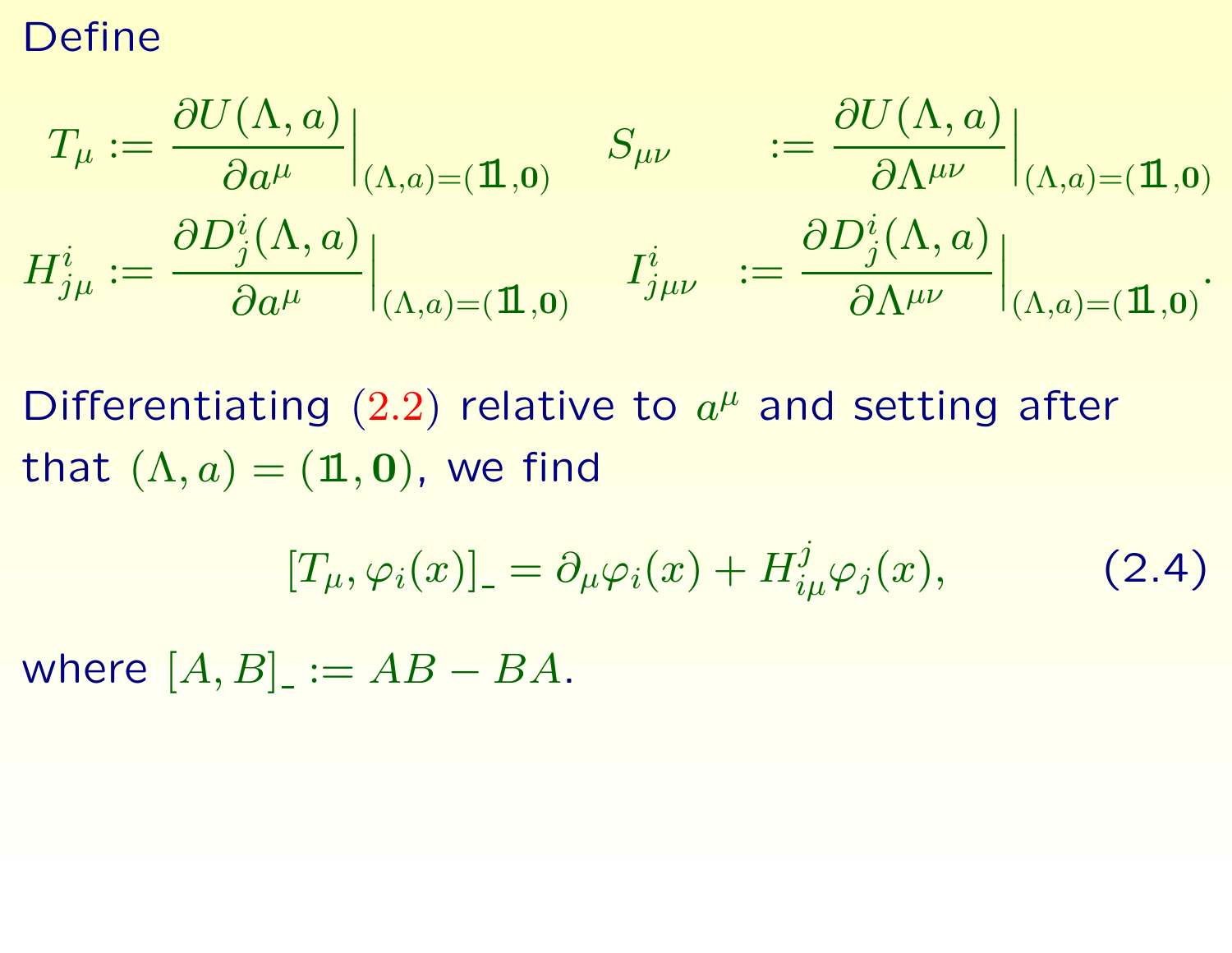For field theories invariant relative to spacetime translation of the coordinates, i.e.  $\bm{x} \mapsto \bm{x} + a$ , we can suppose that

$$
H_{j\mu}^i = 0. \tag{2.5}
$$

In this case equation ([2.4](#page-8-0) ) reduces to

$$
[T_{\mu}, \varphi_i(x)]_{-} = \partial_{\mu} \varphi_i(x). \qquad (2.6a)
$$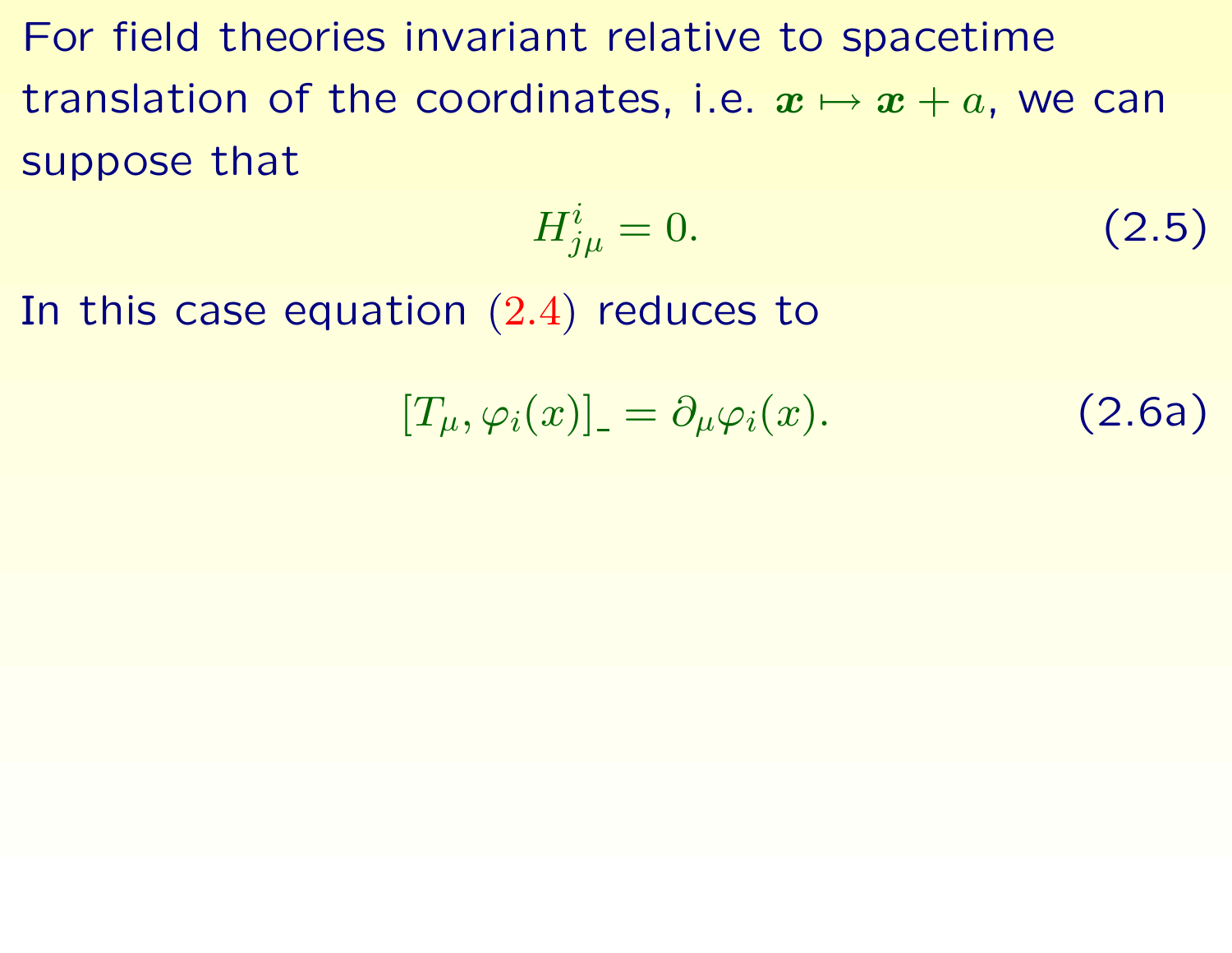For field theories invariant relative to spacetime translation of the coordinates, i.e.  $\bm{x} \mapsto \bm{x} + a$ , we can suppose that

$$
H_{j\mu}^i = 0. \tag{2.5}
$$

In this case equation ([2.4](#page-8-0) ) reduces to

$$
[T_{\mu}, \varphi_i(x)]_{-} = \partial_{\mu} \varphi_i(x). \qquad (2.6a)
$$

Similarly, differentiation  $(2.2)$  $(2.2)$  $(2.2)$  with respect to  $\Lambda^{\mu\nu}$  and putting after that  $(\Lambda,a)=(\mathbf{1},\mathbf{0}),$  we obtain

$$
[S_{\mu\nu}, \varphi_i(x)]_-=x_\mu\partial_\nu\varphi_i(x)-x_\nu\partial_\mu\varphi_i(x)+I^j_{i\mu\nu}\varphi_j(x). \quad (2.6b)
$$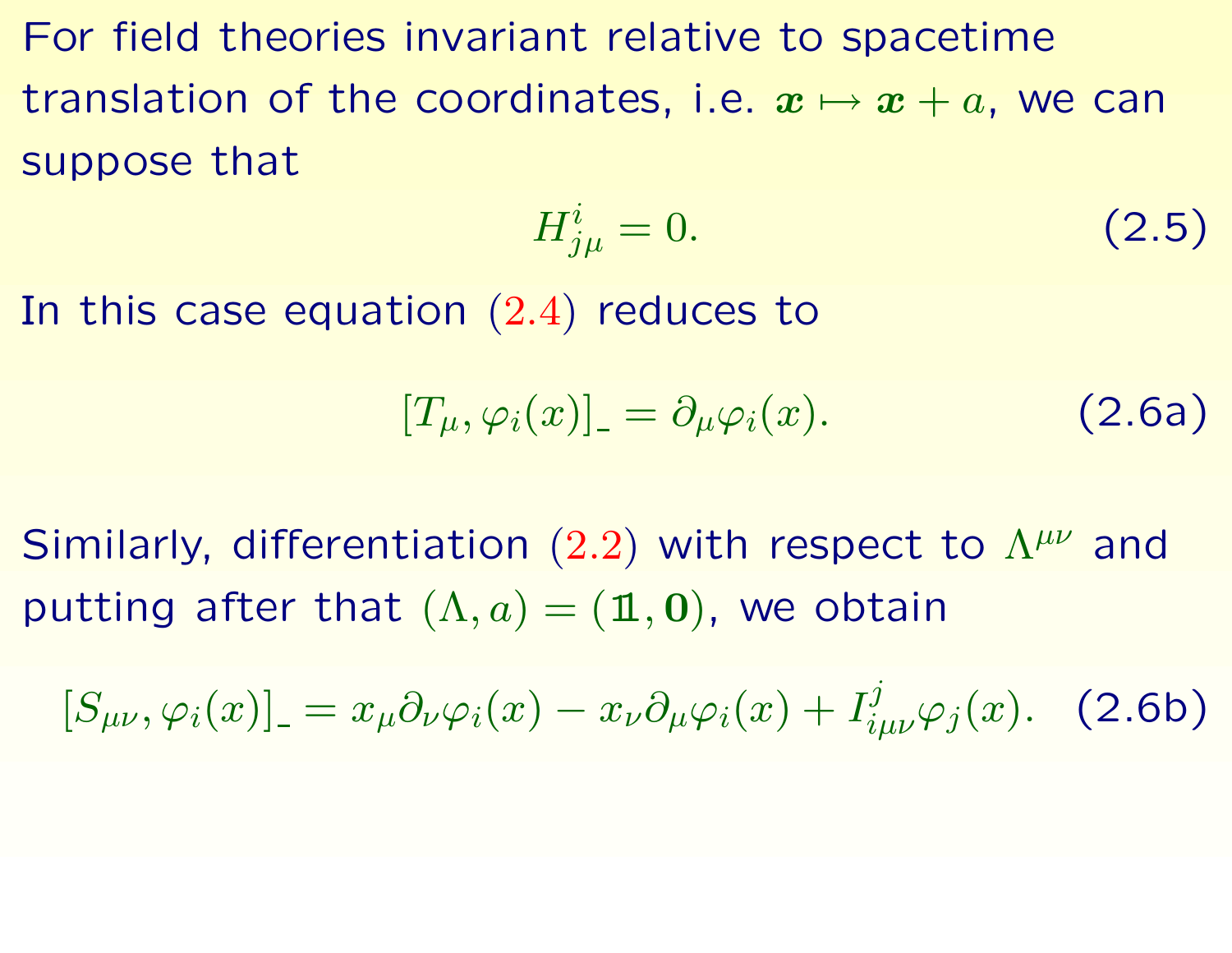As we have mentioned earlier, the Heisenberg relations are from pure geometrical origin. Recalling that the translation (resp. rotation) invariance of <sup>a</sup> (Lagrangian) field theory results to conservation of system's momentum (resp. angular momentum) operator  $P_\mu$  (resp.  $M_{\mu\nu})$  and the correspondences

$$
i\hbar T_{\mu} \mapsto P_{\mu} \qquad i\hbar S_{\mu\nu} \mapsto M_{\mu\nu}, \qquad (2.7)
$$

with  $\hbar$  being the Planck's constant, one may suppose the validity of the Heisenberg relations

$$
[P_{\mu}, \varphi_i(x)]_{-} = i\hbar \partial_{\mu} \varphi_i(x)
$$
\n
$$
[M_{\mu\nu}, \varphi_i(x)]_{-} = i\hbar \{x_{\mu} \partial_{\nu} \varphi_i(x) - x_{\nu} \partial_{\mu} \varphi_i(x) + I^j_{i\mu\nu} \varphi_j(x) \}.
$$
\n(2.8a)\n  
\n(2.8b)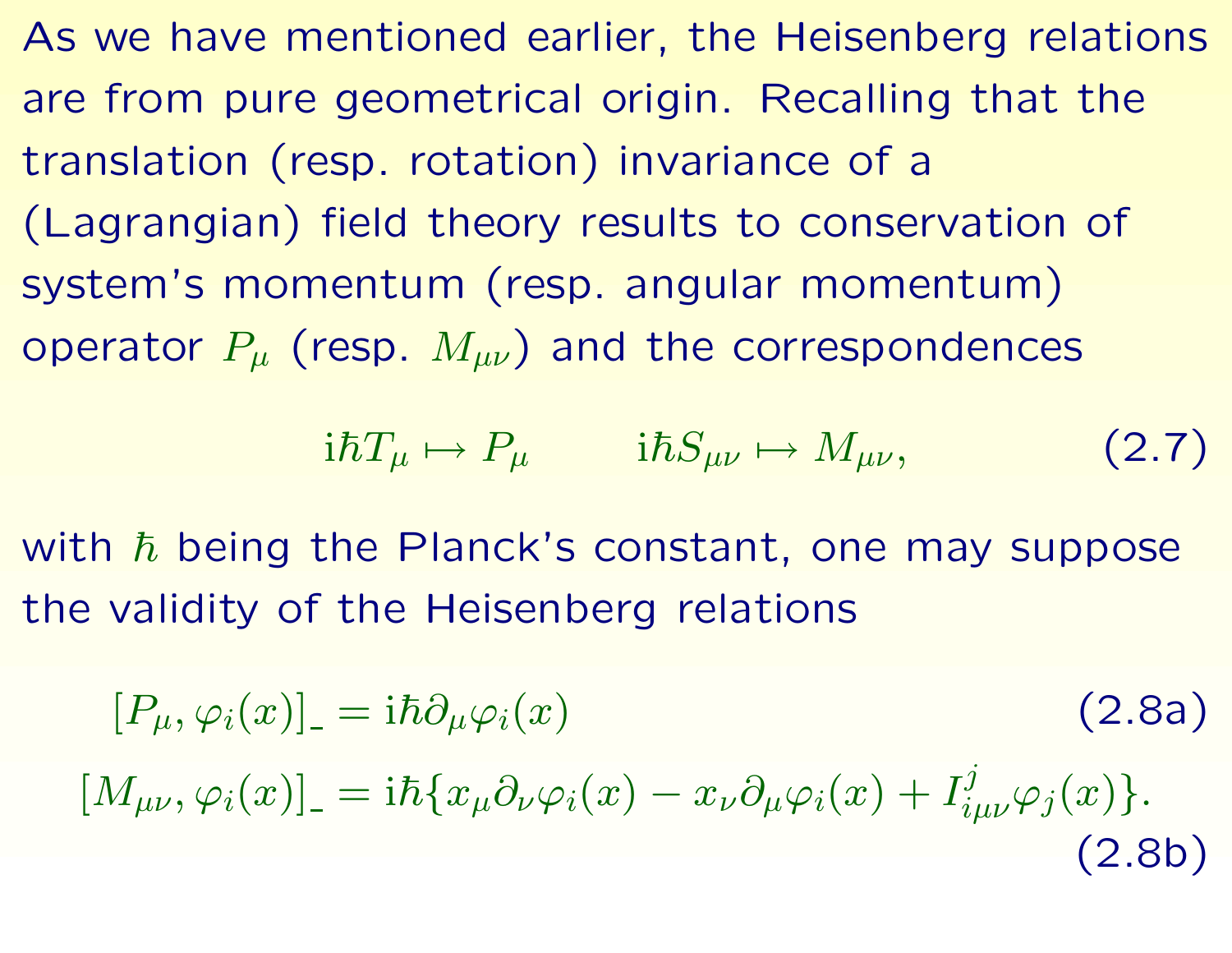However, one should be careful when applying the last two equations in the Lagrangian formalism as they are external to it and need <sup>a</sup> particular proof in this approach; e.g. they hold in the free field theory, but <sup>a</sup> general proof seems to be missing. In the axiomatic quantum field theory these equations are identically valid as in it the generators of the translations (rotations) are identified up to <sup>a</sup> constant factor with the components of the (angular) momentum operator,  $P_\mu={\rm i}\hbar T_\mu\,\,(M_{\mu\nu}={\rm i}\hbar S_{\mu\nu}).$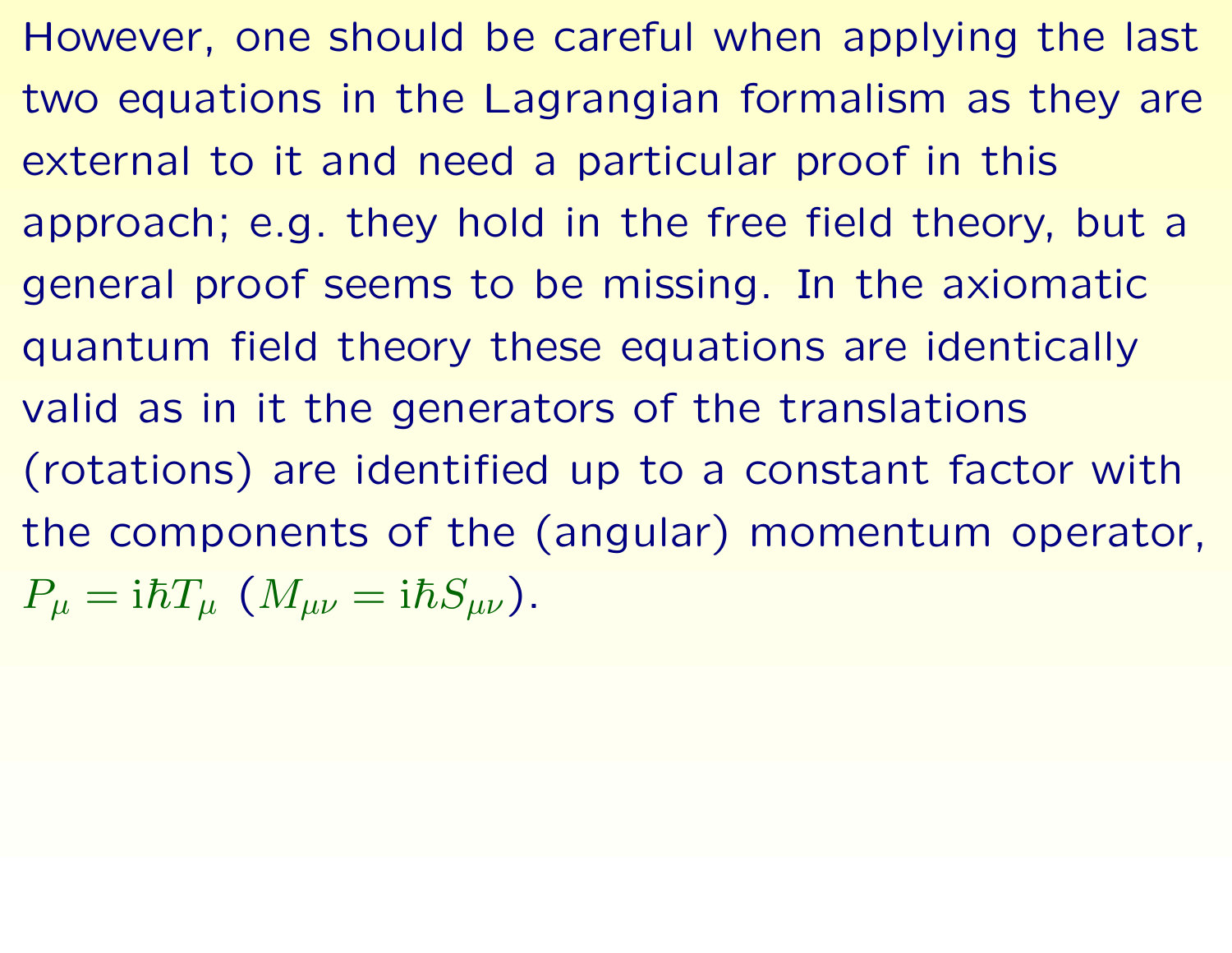## **3. Internal transformations**

<span id="page-13-0"></span>An internal transformation is <sup>a</sup> change of the reference frame  $(u,\{e$  $\{i\}$ ), consisting of a local coordinate system  $u$  and a frame  $\{e$  $\{i\}$  in some vector space  $V$ , such that the spacetime coordinates remain unchanged. We suppose that  $e^i\colon x\in M\mapsto e^i$  ${}^i(x) \in V$ , where  $M$  is the Minkowski spacetime and the quantum field  $\varphi$ considered takes values in  $V$ , i.e.  $\varphi\colon x\in M\mapsto \varphi(x)=\varphi_i(x)e$  ${}^{i}(x)\in V$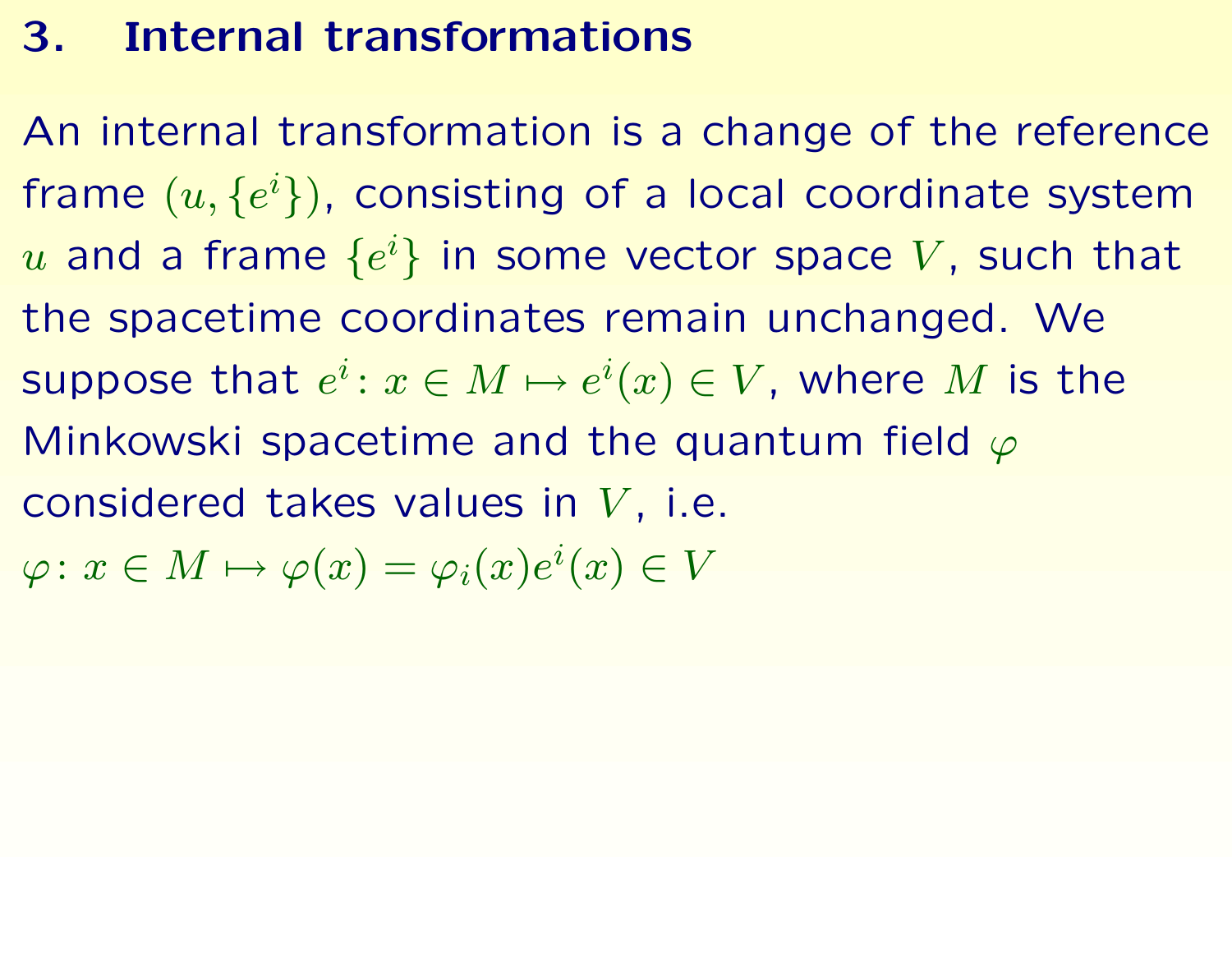Let  $G$  be a group whose elements  $g_b$  are labeled by  $b\in\mathbb{K}^s$  for some  $s\in\mathbb{N}.$  Consider two reference frames  $(u, \{e$  $^i\})$  and  $(u$ I , { e  $^{\prime\,i}\}),$  with  $u$  $^{\prime}=u$  and  $\{e$  $^i\}$  and  $\{e$  $\{i\}$ being connected via a matrix  $I^{-1}(b)$ , where  $I\colon G\mapsto \mathrm{GL}(\dim V, \mathbb{K})$  is a matrix representation of  $G$ and  $I\colon G\ni g_b\mapsto I(b)\in{\mathrm {GL}}(\dim V,{\mathbb K}).$  The components of the fields transform into

$$
\varphi'_{u,i}(r) = U(b) \circ \varphi_{u,i}(r) \circ U^{-1}(b) \tag{3.1}
$$

where  $U$  is a representation of  $G$  on the Hilbert space of state vectors and  $U\colon G\ni g_b\mapsto U(b).$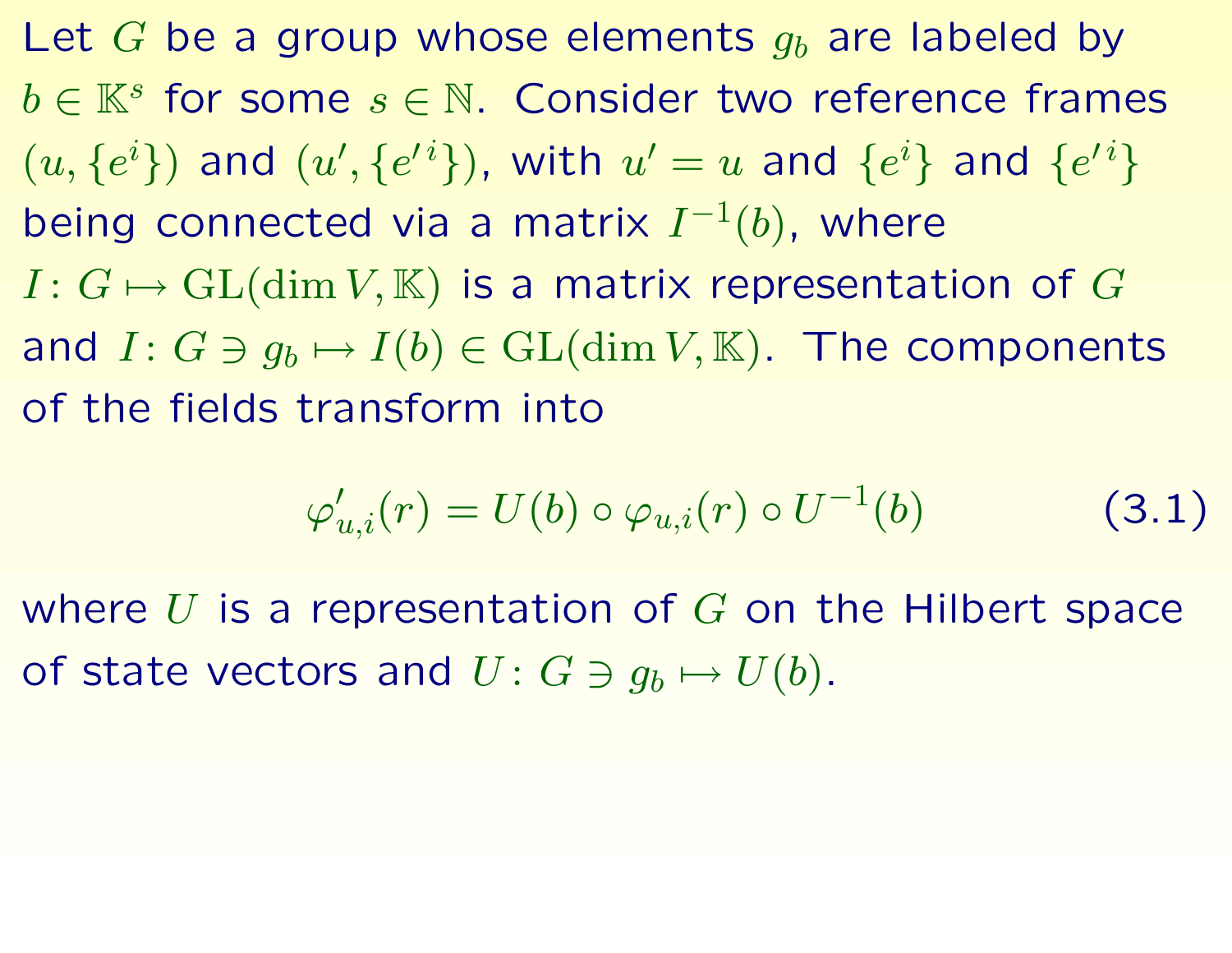So that

$$
U(b) \circ \varphi_{u,i}(r) \circ U^{-1}(b) = I_i^j(b)\varphi_{u,j}(r). \tag{3.2}
$$

Let  $g_{b_0}$  is the identity element of G for some  $b_0 \in \mathbb{K}^s$ and for  $b = (b^1, \ldots, b^s)$  and  $\omega = 1, \ldots, s$  define

$$
Q_{\omega} := \frac{\partial U(b)}{\partial b^{\omega}}\Big|_{b=b_0} \qquad I_{i\omega}^j := \frac{\partial I_i^j(b)}{\partial b^{\omega}}\Big|_{b=b_0}.
$$
 (3.3)

Differentiation ([3.2](#page-15-0)) with respect to  $b^{\omega}$  and putting in the result  $b = b_0$ , we get the Heisenberg relation

<span id="page-15-1"></span><span id="page-15-0"></span>
$$
[Q_{\omega}, \varphi_{u,i}(r)]_{-} = I_{i\omega}^{j} \varphi_{u,j}(r) \qquad (3.4)
$$

or, if we identify  $x \in M$  with  $r = u(x)$  and omit the subscript  $u$ ,

$$
[Q_{\omega}, \varphi_i(x)]_{-} = I^j_{i\omega} \varphi_j(x). \qquad (3.5)
$$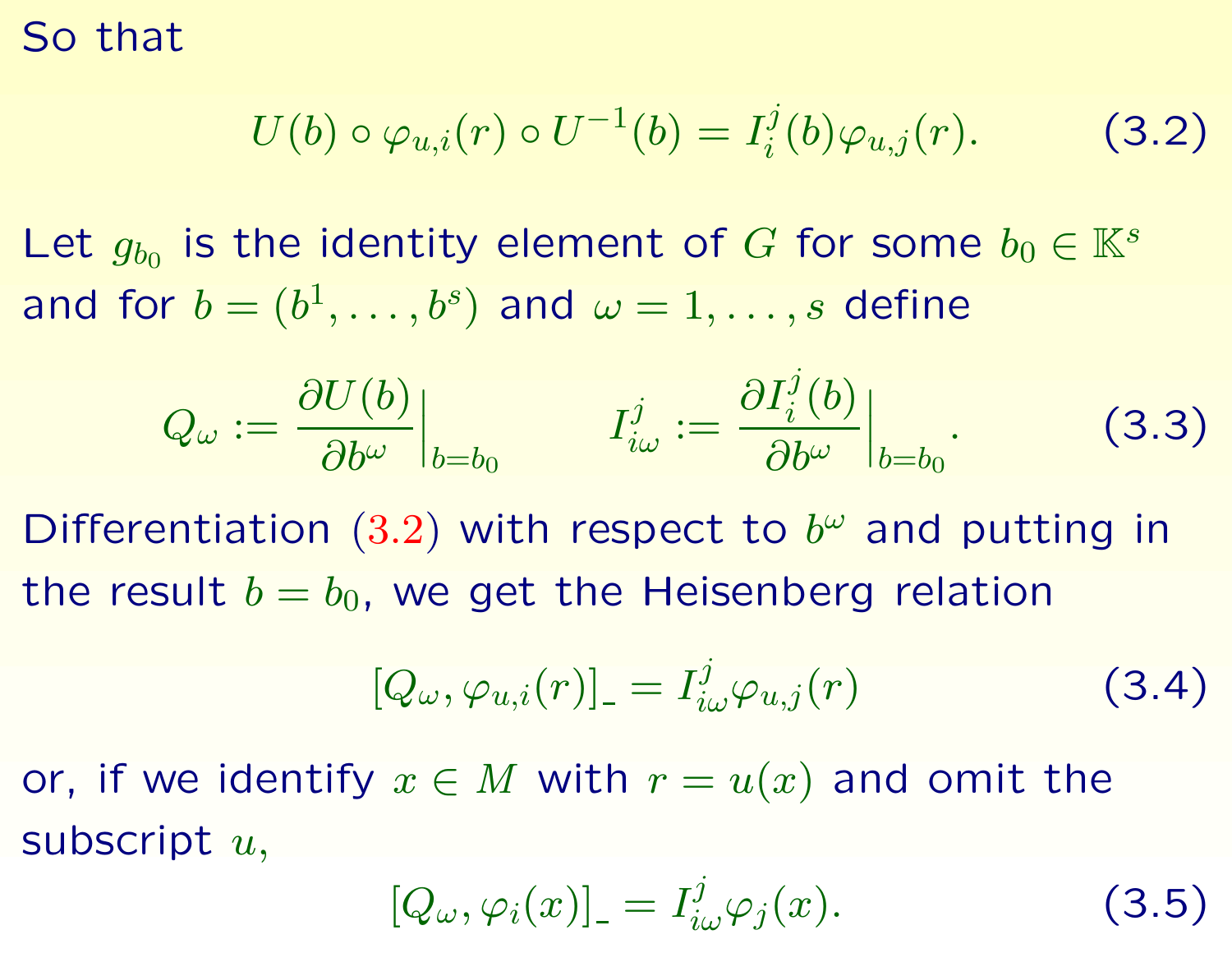$\boldsymbol{\mathsf{Example.}}$  Consider one-dimensional group  $G, s = 1,$ when  $\omega=1;$  so we identify  $b^1$  with  $b=(b^1).$  Besides, let

$$
I(b) = \mathbf{1} \exp(f(b) - f(b_0)) \tag{3.6}
$$

for some  $C^1$  function  $f.$  Then  $(3.5)$  $(3.5)$  $(3.5)$  reduces to

$$
[Q_1, \varphi_i(x)] = f'(b_0)\varphi_i(x), \qquad (3.7)
$$

where  $f^\prime$  $\phi$  :=  $\frac{\mathrm{d}f(b)}{\mathrm{d}b}$  $\mathrm{d} b$  .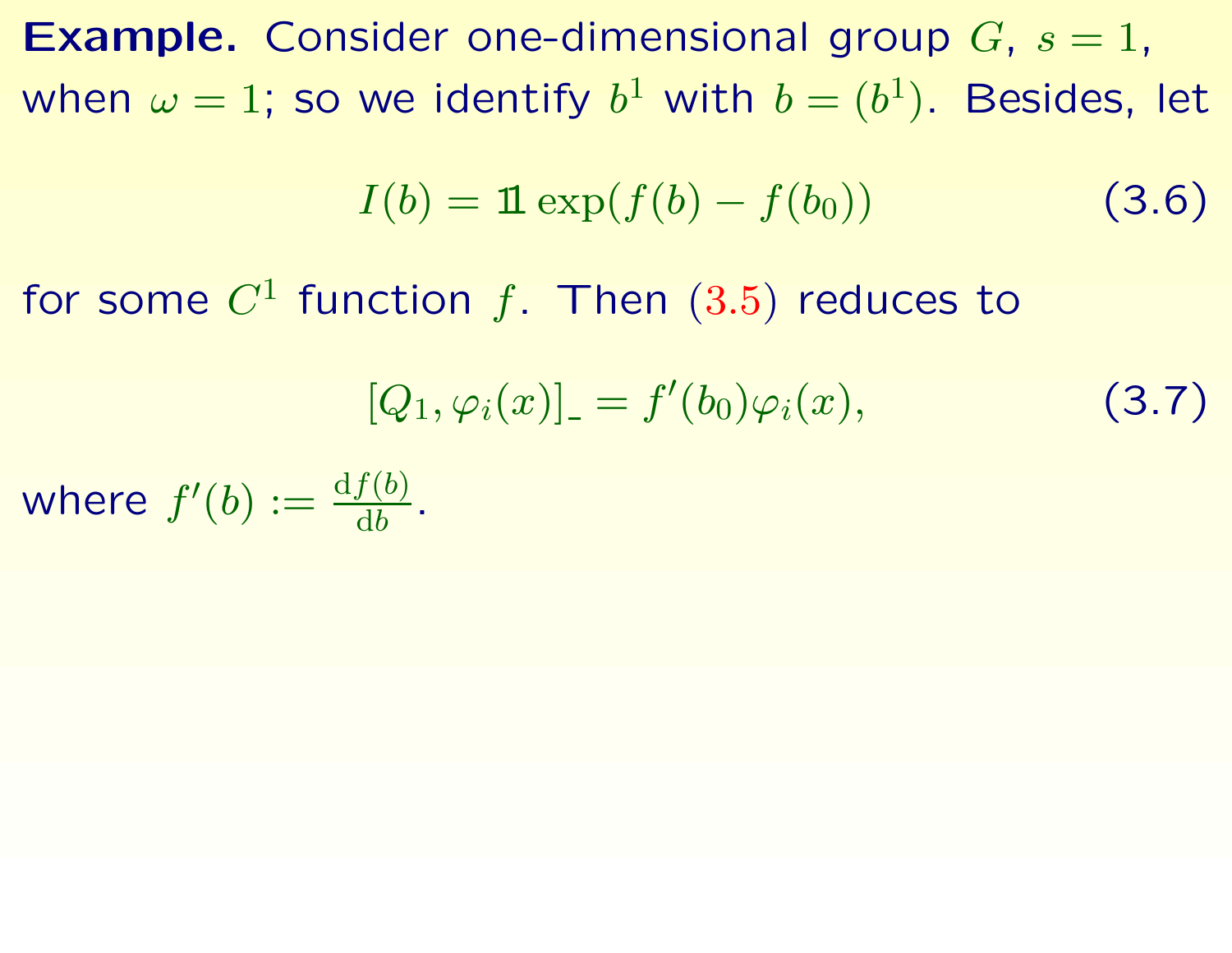$\boldsymbol{\mathsf{Example.}}$  Consider one-dimensional group  $G, s = 1,$ when  $\omega=1;$  so we identify  $b^1$  with  $b=(b^1).$  Besides, let

$$
I(b) = \mathbf{1} \exp(f(b) - f(b_0)) \tag{3.6}
$$

for some  $C^1$  function  $f.$  Then  $(3.5)$  $(3.5)$  $(3.5)$  reduces to

$$
[Q_1, \varphi_i(x)] = f'(b_0)\varphi_i(x), \qquad (3.7)
$$

where  $f^\prime$  $\phi$  :=  $\frac{\mathrm{d}f(b)}{\mathrm{d}b}$  $\mathrm{d} b$  . In particular, if we are dealing with phase transformations, i.e.

$$
U(b) = e^{\frac{1}{ie}bQ_1} \tI(b) = \mathbf{1}e^{-\frac{q}{ie}b} \t b \in \mathbb{R}
$$
 (3.8)

for some constants  $q$  and  $e$  (having a meaning of charge and unit charge, respectively) and operator  $Q_1$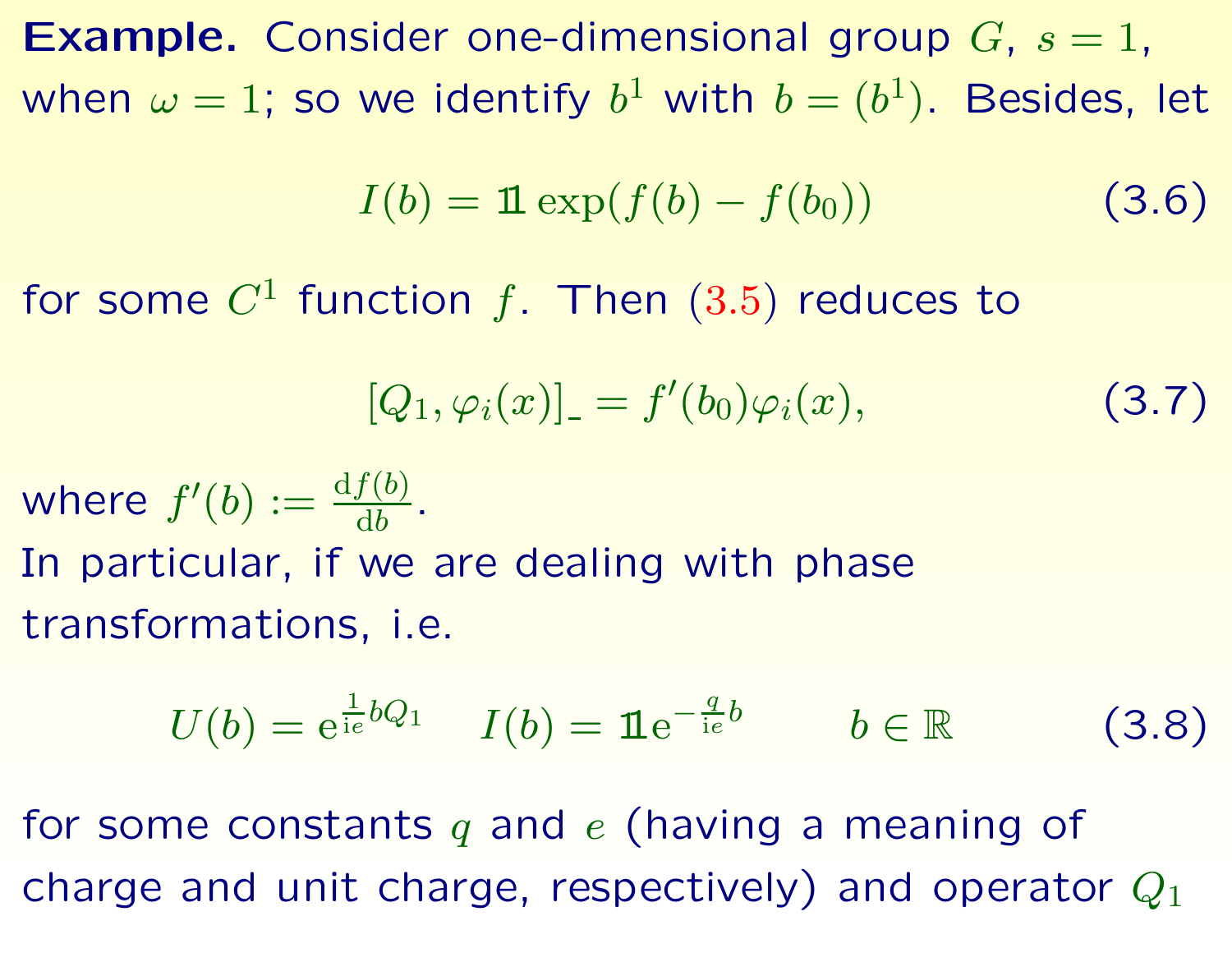on system's Hilbert space of states (having <sup>a</sup> meaning of <sup>a</sup> charge operator), then we arrive to the familiar equations

<span id="page-18-0"></span>
$$
\varphi_i'(x) = e^{\frac{1}{ie}bQ_1} \circ \varphi_i(x) \circ e^{-\frac{1}{ie}bQ_1} = e^{-\frac{q}{ie}b}\varphi(x) \qquad (3.9)
$$

$$
[Q_1, \varphi_i(x)]_-= -q\varphi_i(x). \qquad (3.10)
$$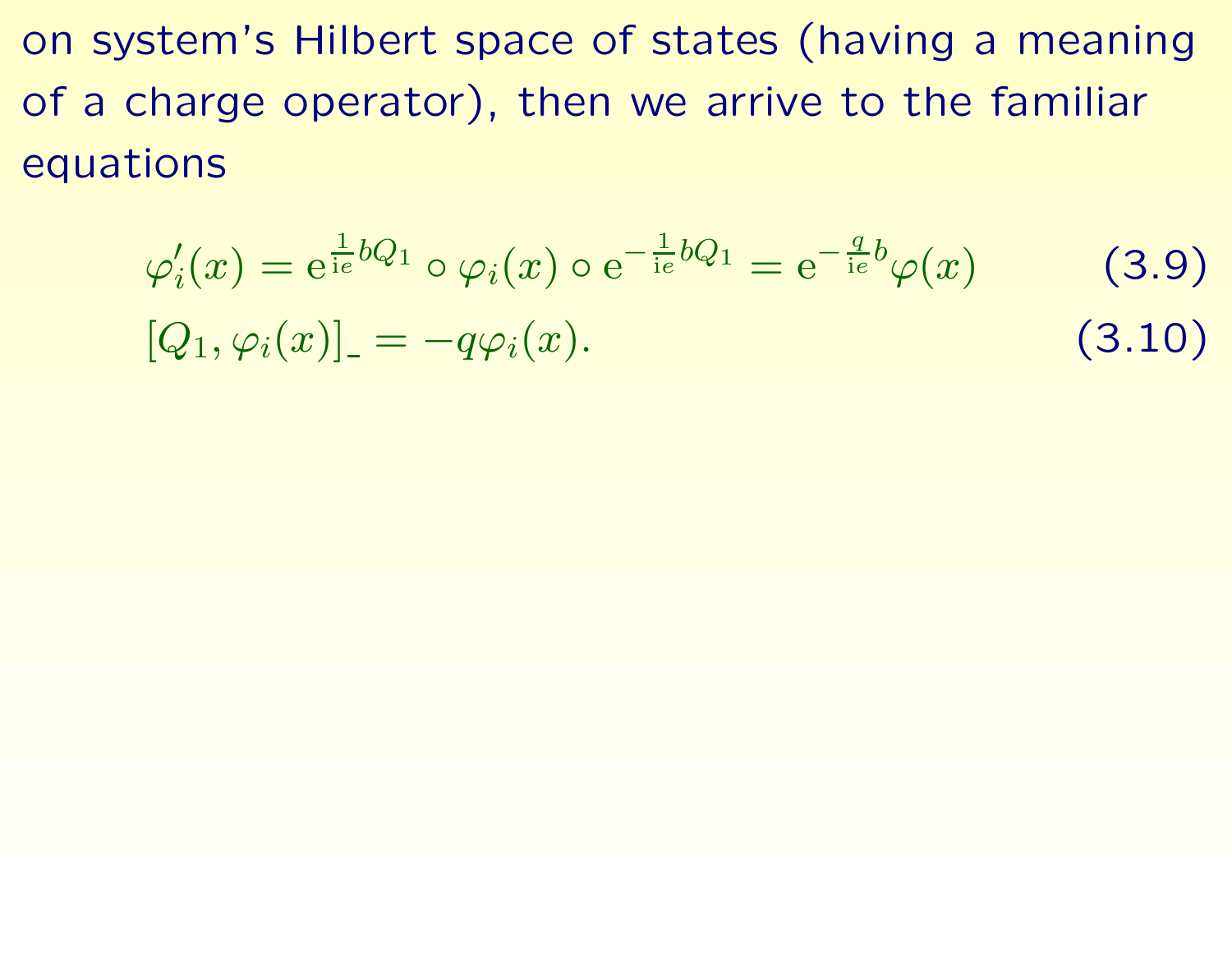on system's Hilbert space of states (having <sup>a</sup> meaning of <sup>a</sup> charge operator), then we arrive to the familiar equations

$$
\varphi_i'(x) = e^{\frac{1}{ie}bQ_1} \circ \varphi_i(x) \circ e^{-\frac{1}{ie}bQ_1} = e^{-\frac{q}{ie}b}\varphi(x)
$$
(3.9)  

$$
[Q_1, \varphi_i(x)]_-=q\varphi_i(x).
$$
(3.10)

The considerations in the framework of Lagrangian formalism invariant under phase transformations implies conservation of the charge operator  $Q$  and suggests the correspondence

$$
Q_1 \mapsto Q \tag{3.11}
$$

which in turn suggests the Heisenberg relation

 $[Q,\varphi_i(x)]$  $=-q\varphi_i(x$ ). (3.12)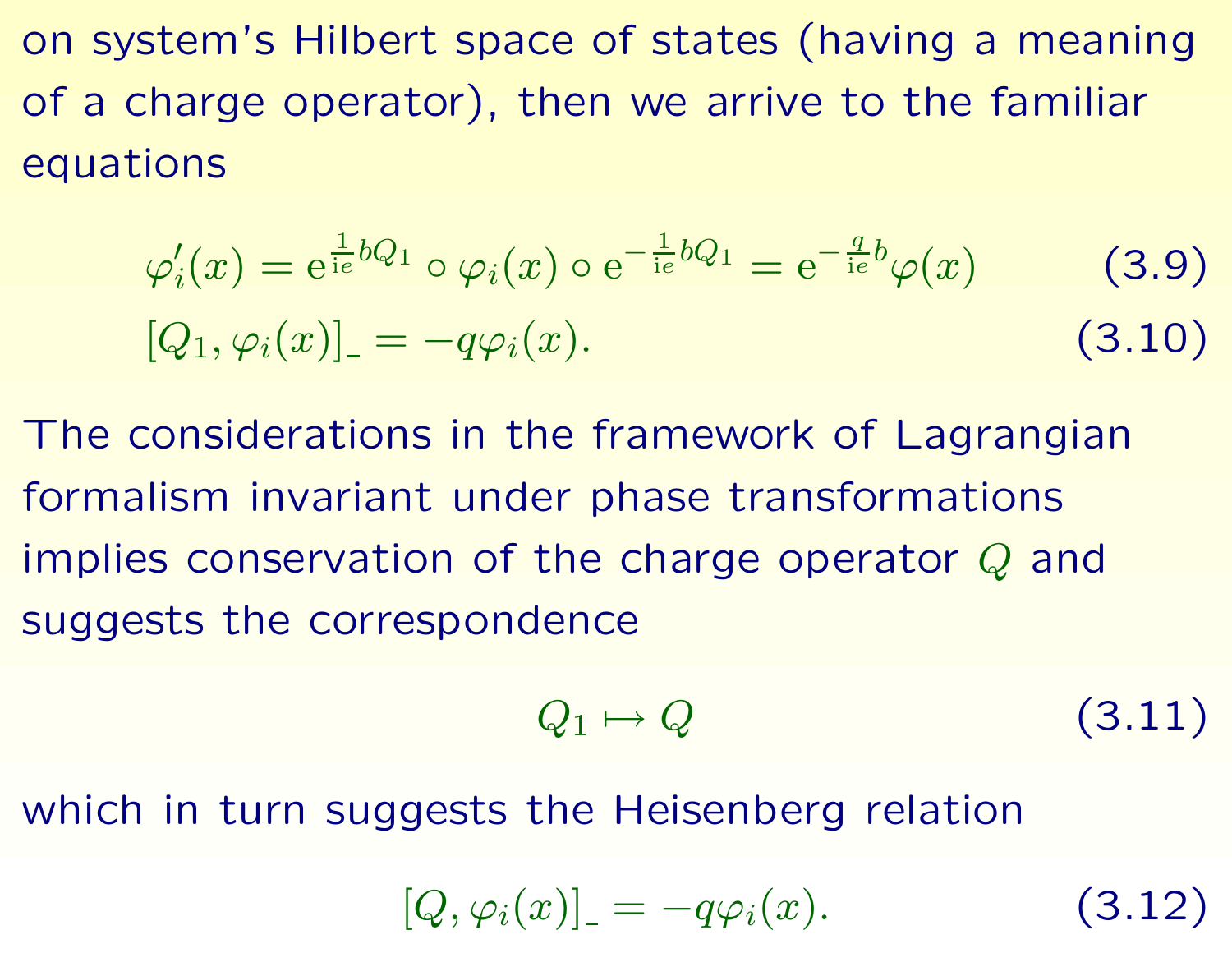## **4. The general case**

The corner stone of the (global) Heisenberg relations is the equation

$$
U \circ \varphi_{u,i}(r) \circ U^{-1} = \frac{\partial (u' \circ u^{-1})(r)}{\partial r} \left( A^{-1}(u^{-1}(r)) \right)_i^j \varphi_{u,j}((u' \circ u^{-1})(r))
$$
\n(4.1)

<span id="page-20-0"></span>representing the components  $\varphi$  $'_{u',i}$  of a quantum field  $\varphi$ in a reference frame  $(u,\{e$  $\iota^i = A^i$  $\{i\atop j}e^j\})$  via its components  $\varphi_{u,j}$  in a frame  $(u,\{e$  $\{i\})$  in two different way. Here  $A=[A_i^j]$  is a non-degenerate matrix-valued function,  $r\in\mathbb{R}^4$  and  $\varphi_{u,i}:=\varphi_i\circ u^{-1}$ .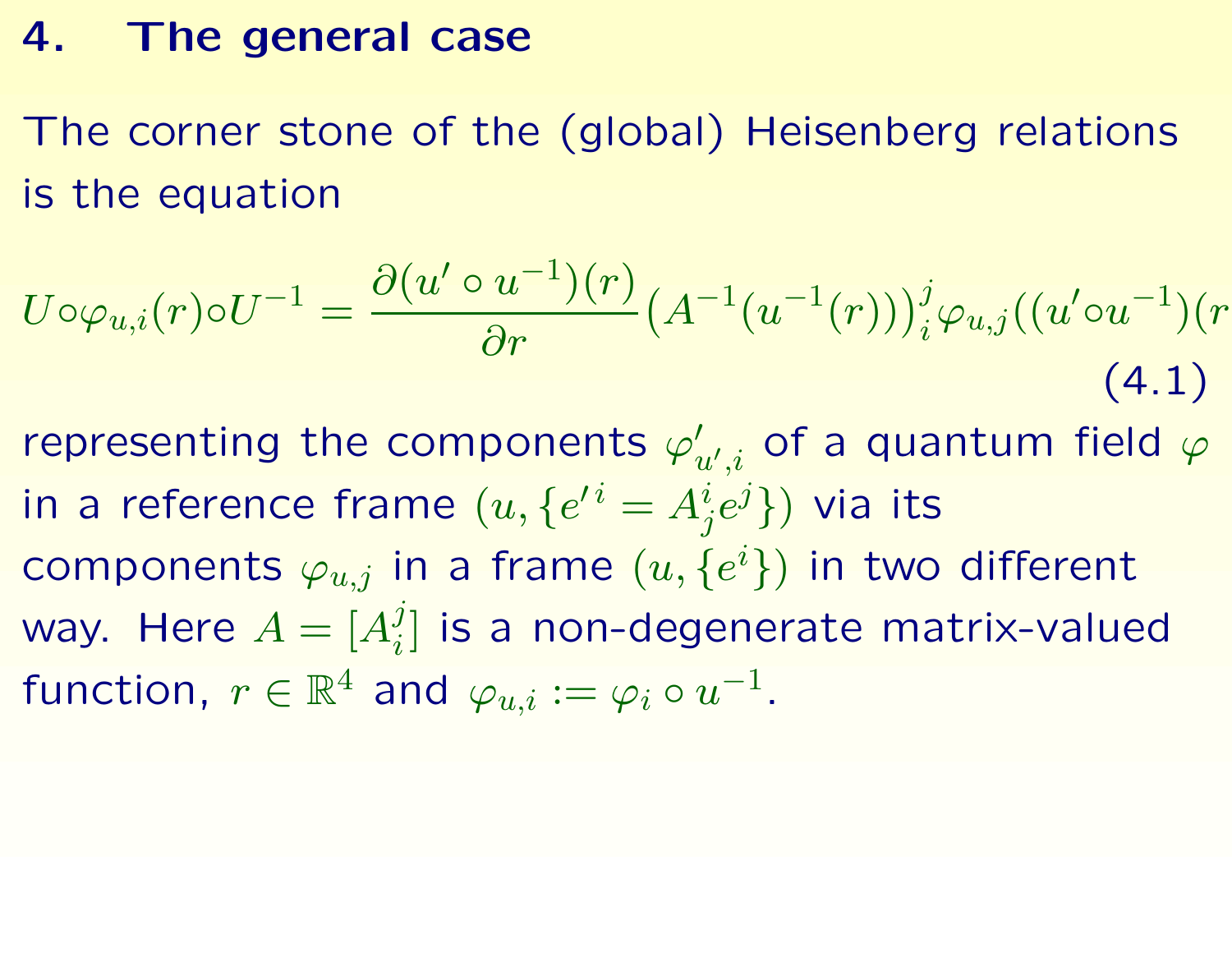Let G be s-dimensional,  $s \in \mathbb{N}$ , Lie group. Let its elements be labeled by  $b = (b^1, \ldots, b^s) \in \mathbb{K}^s$  and  $g_{b_0}$  is the identity element of G for some fixed  $b_0 \in \mathbb{K}^s$ . Let there are given three representations  $H$ , I and U of G and:

1.  $H: G \ni g_b \mapsto H_b: \mathbb{R}^{\dim M} \to \mathbb{R}^{\dim M}$  and any change  $(U, u) \mapsto (U', u')$  of the charts of M is such that  $u' \circ u^{-1} = H_b$  for some  $b \in \mathbb{K}^s$ .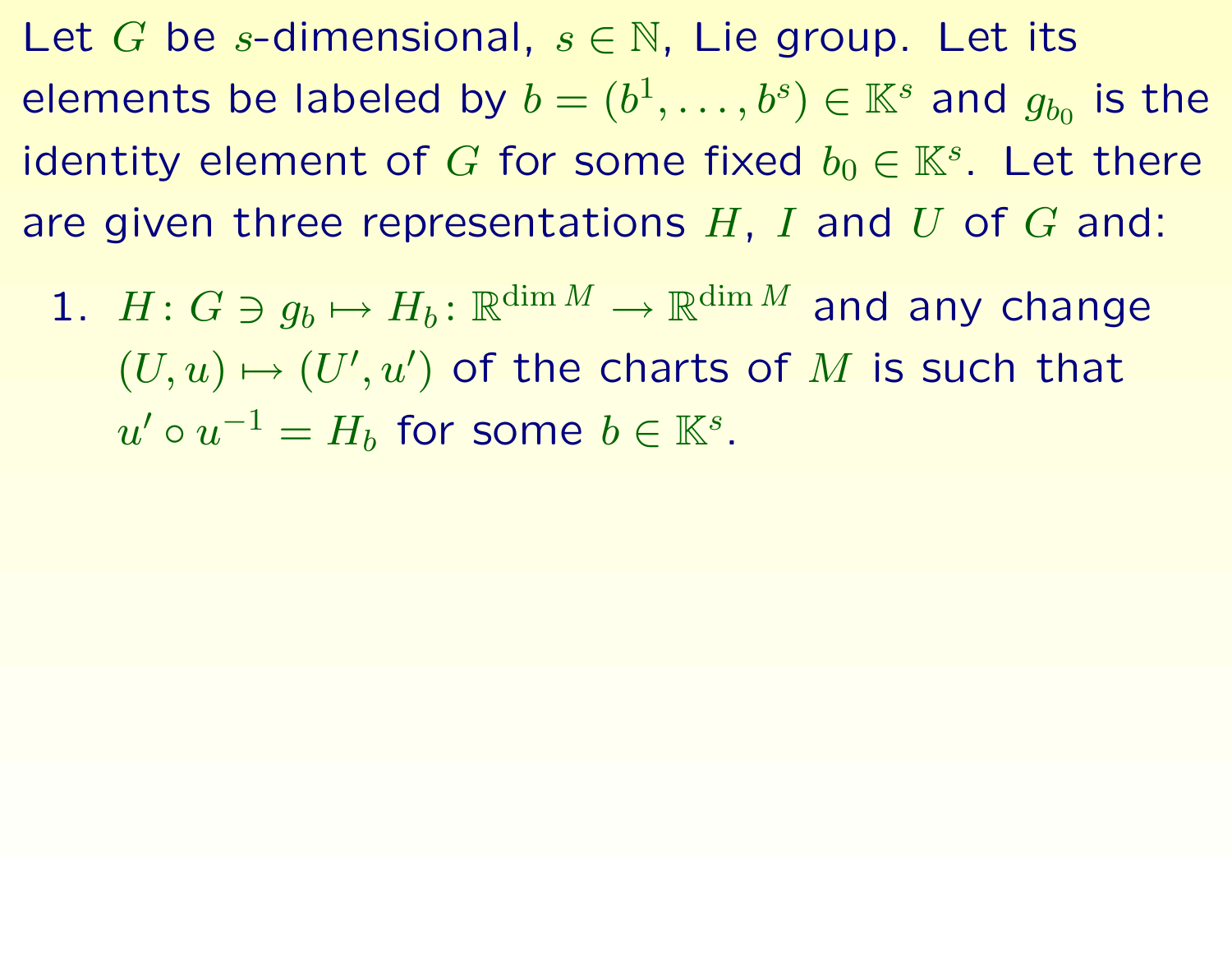Let G be s-dimensional,  $s \in \mathbb{N}$ , Lie group. Let its elements be labeled by  $b = (b^1, \ldots, b^s) \in \mathbb{K}^s$  and  $g_{b_0}$  is the identity element of G for some fixed  $b_0 \in \mathbb{K}^s$ . Let there are given three representations  $H$ , I and U of G and:

1.  $H: G \ni g_b \mapsto H_b: \mathbb{R}^{\dim M} \to \mathbb{R}^{\dim M}$  and any change  $(U, u) \mapsto (U', u')$  of the charts of M is such that  $u' \circ u^{-1} = H_h$  for some  $b \in \mathbb{K}^s$ .

2.  $I: G \ni g_b \mapsto I(b) \in GL(\dim V, \mathbb{K})$  and any change  ${e_i} \mapsto {e'_i = A_i^j e_i}$  of the frames in V is such that  $A^{-1}(x) = I(b)$  for all  $x \in M$  and some  $b \in \mathbb{K}^s$ .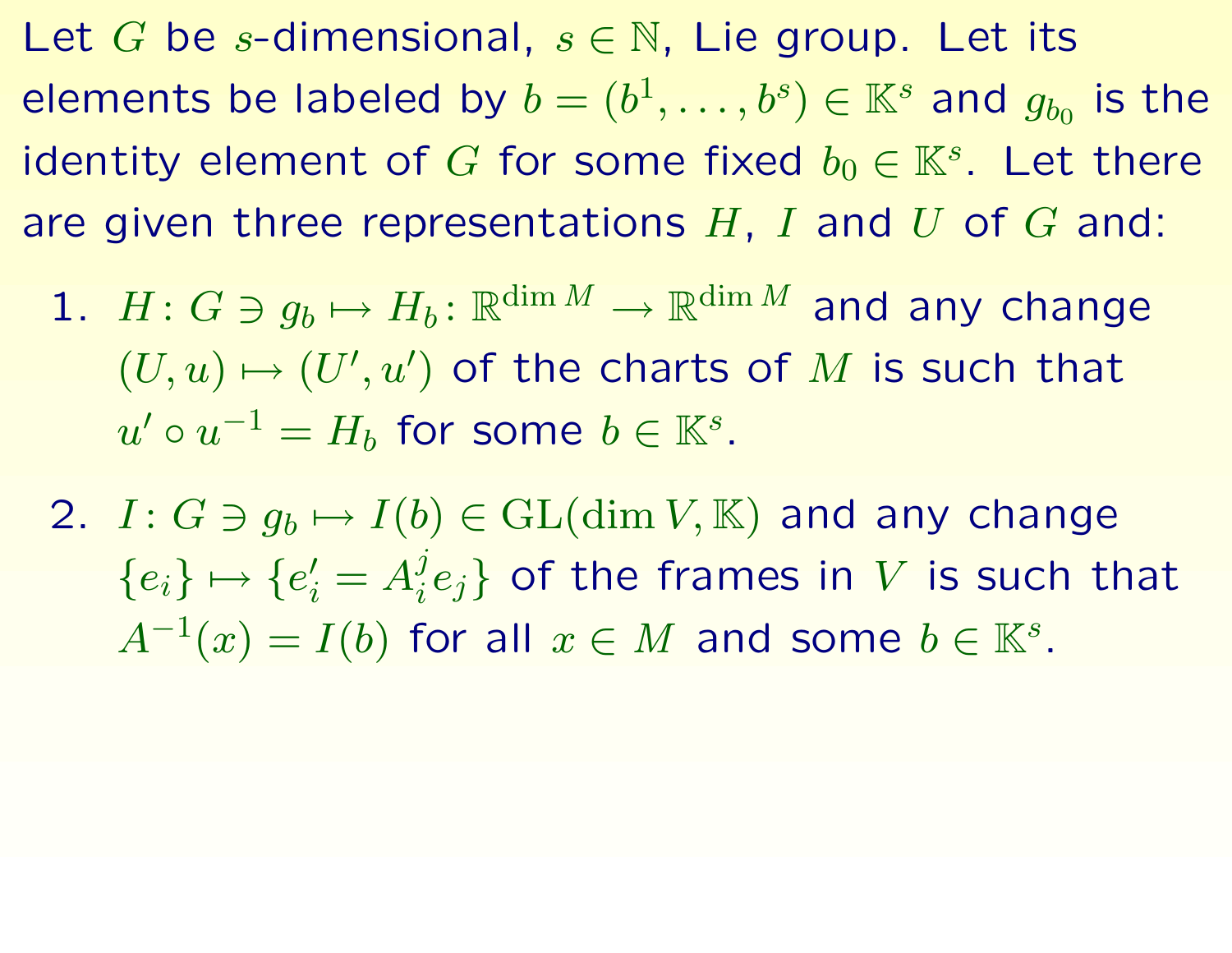Let G be s-dimensional,  $s \in \mathbb{N}$ , Lie group. Let its elements be labeled by  $b = (b^1, \ldots, b^s) \in \mathbb{K}^s$  and  $g_{b_0}$  is the identity element of G for some fixed  $b_0 \in \mathbb{K}^s$ . Let there are given three representations  $H$ ,  $I$  and  $U$  of  $G$  and:

1.  $H: G \ni g_b \mapsto H_b: \mathbb{R}^{\dim M} \to \mathbb{R}^{\dim M}$  and any change  $(U, u) \mapsto (U', u')$  of the charts of M is such that  $u' \circ u^{-1} = H_h$  for some  $b \in \mathbb{K}^s$ .

2.  $I: G \ni g_b \mapsto I(b) \in GL(\dim V, \mathbb{K})$  and any change  ${e_i} \mapsto {e'_i = A_i^j e_i}$  of the frames in V is such that  $A^{-1}(x) = I(b)$  for all  $x \in M$  and some  $b \in \mathbb{K}^s$ .

3.  $U: G \ni g_b \mapsto U(b)$ , where  $U(b)$  is an operator on the space of state vectors, and the changes  $(u, \{e_i\}) \mapsto (u', \{e'_i\})$  of the reference frames entail  $(1.1)$  $(1.1)$  $(1.1)$  with  $U(b)$  for  $U$ .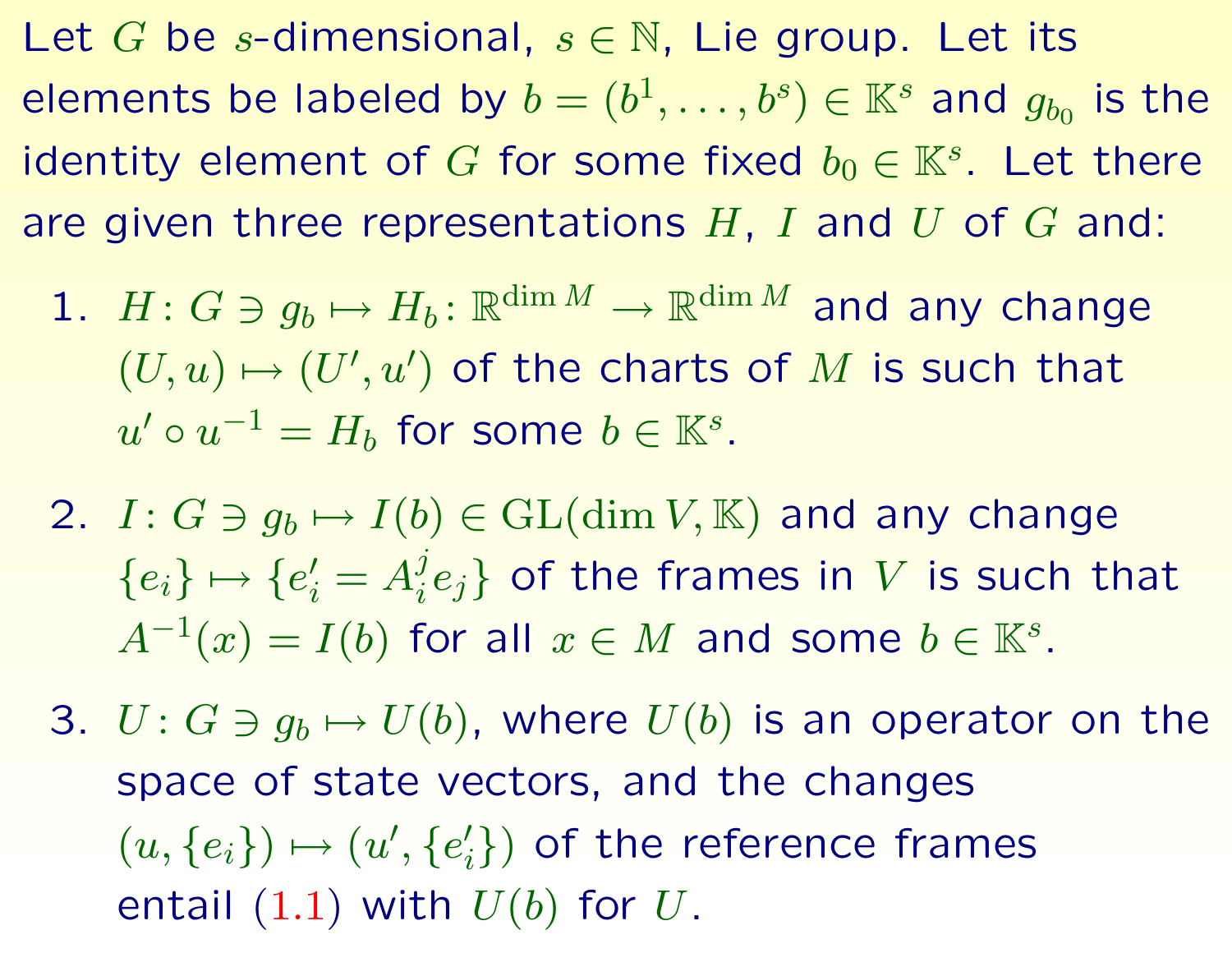Under the above hypotheses we have

$$
U(b) \circ \varphi_{u,i}(r) \circ U^{-1}(b) = \det \left[ \frac{\partial (H_b(r))^i}{\partial r^j} \right] I_i^j(b) \varphi_{u,j}(H_b(r))
$$
\n(4.2)

which can be called global Heisenberg relation in the particular situation. The next step is to differentiate this equation with respect to  $b^\omega$ ,  $\omega=1,\ldots,s$ , and then to put  $b=b_0$  in the result. In this way we obtain the following (local) Heisenberg relation

$$
[U_{\omega}, \varphi_{u,i}(r)]_{-} = \Delta_{\omega}(r)\varphi_{u,i}(r) + I_{i\omega}^{j}\varphi_{u,j}(r) + (h_{\omega(r)})^{k}\frac{\partial\varphi_{u,i}(r)}{\partial r^{k}},
$$
\n(4.3)

where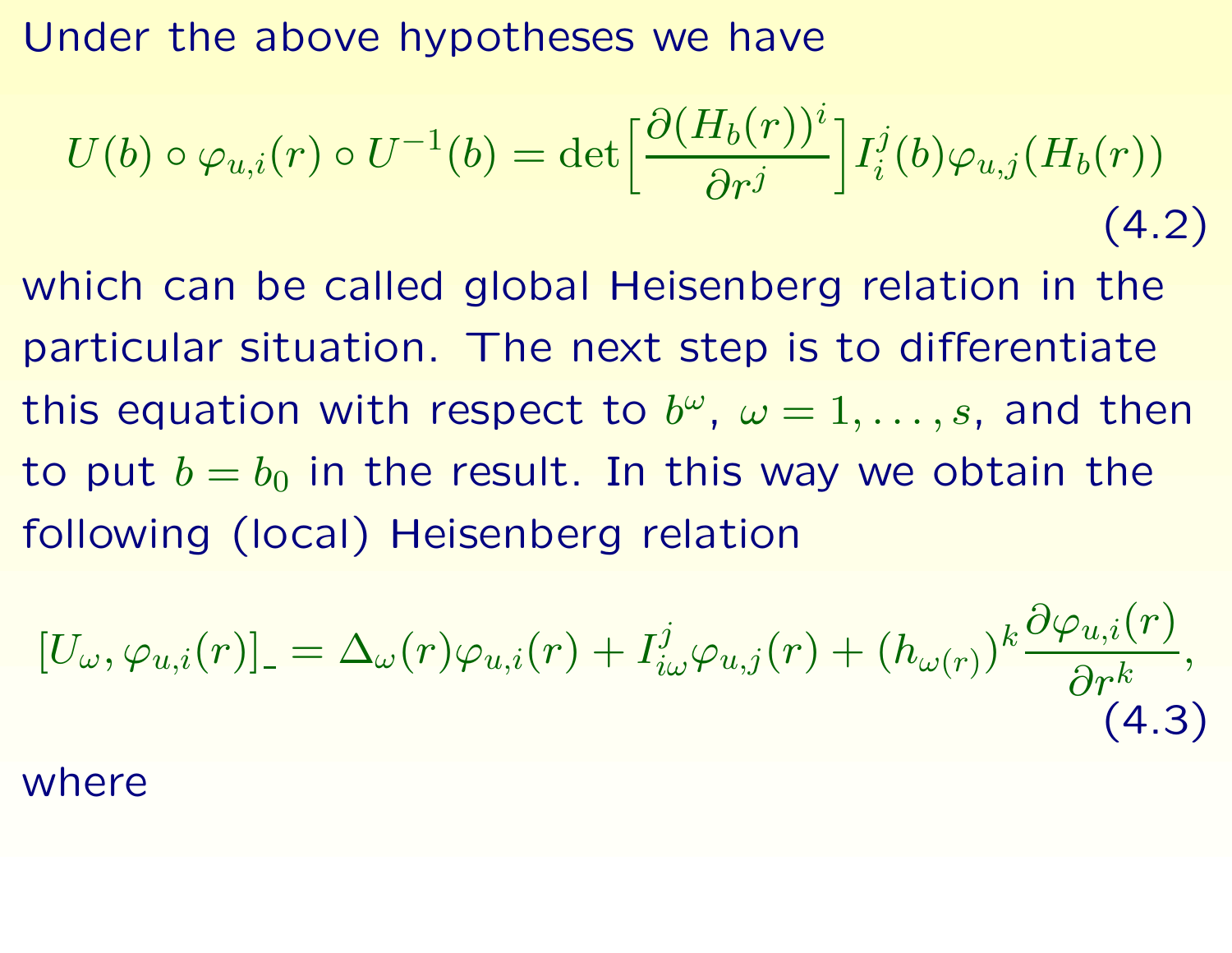$$
U_{\omega} := \frac{\partial U(b)}{\partial b^{\omega}}\Big|_{b=b_0} \quad \Delta_{\omega}(r) := \frac{\partial \det \left[\frac{\partial (H_b(r))^j}{\partial r^j}\right]}{\partial b^{\omega}}\Big|_{b=b_0} \in \mathbb{R}^{\dim M}.
$$

$$
I_{i\omega}^j := \frac{\partial I_i^j(b)}{\partial b^{\omega}}\Big|_{b=b_0} \in \mathbb{K} \quad h_{\omega} := \frac{\partial H_b}{\partial b^{\omega}}\Big|_{b=b_0} : \mathbb{R}^{\dim M} \to \mathbb{R}^{\dim M}.
$$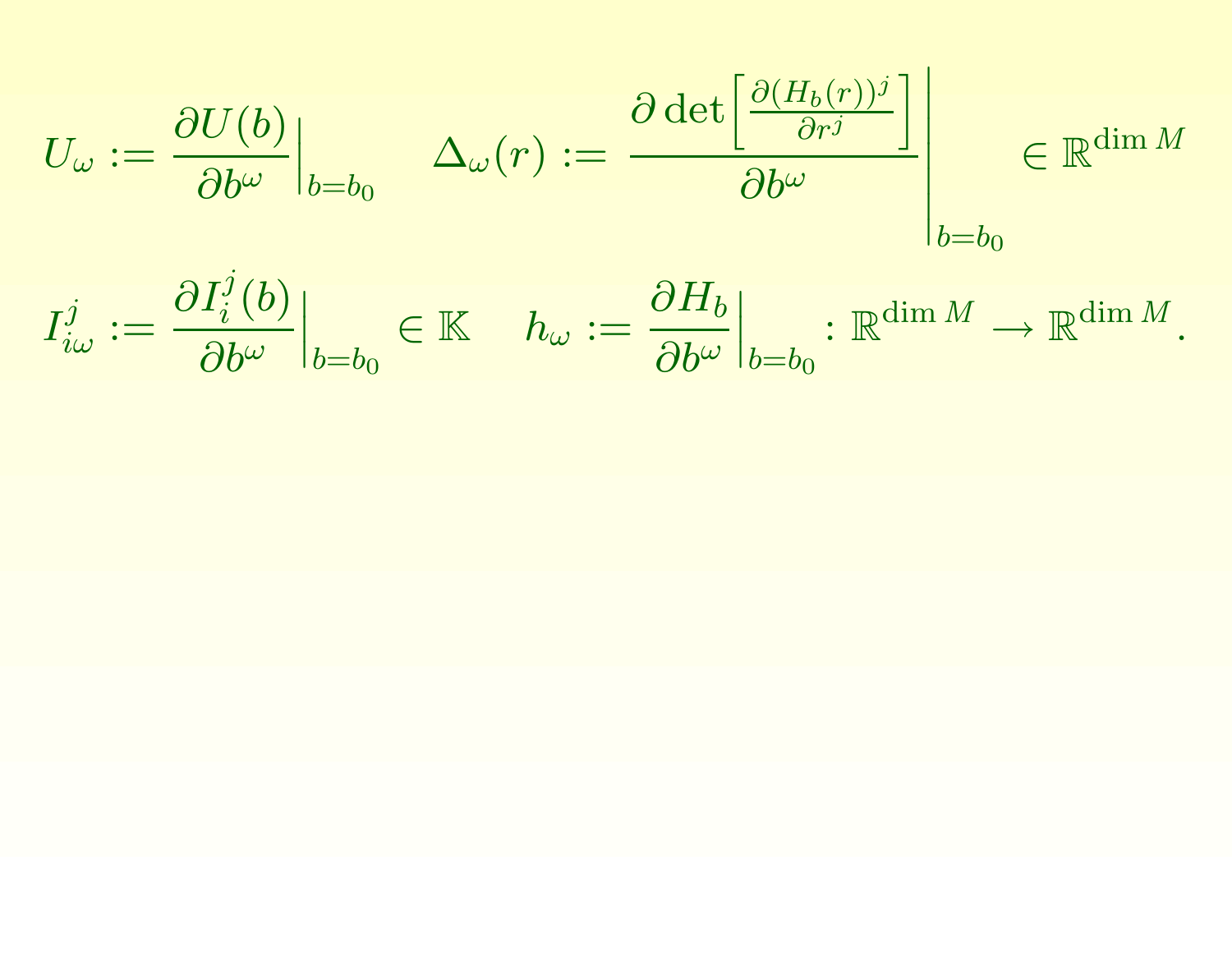$$
U_{\omega} := \frac{\partial U(b)}{\partial b^{\omega}}\Big|_{b=b_0} \qquad \Delta_{\omega}(r) := \frac{\partial \det \left[\frac{\partial (H_b(r))^j}{\partial r^j}\right]}{\partial b^{\omega}}\Big|_{b=b_0} \in \mathbb{R}^{\dim M}.
$$

$$
I_{i\omega}^j := \frac{\partial I_i^j(b)}{\partial b^{\omega}}\Big|_{b=b_0} \in \mathbb{K} \qquad h_{\omega} := \frac{\partial H_b}{\partial b^{\omega}}\Big|_{b=b_0} : \mathbb{R}^{\dim M} \to \mathbb{R}^{\dim M}.
$$

In this setting the Heisenberg relations corresponding to Poincaré transformations are described by  $b \mapsto (\Lambda^{\mu\nu}, a^{\lambda})$ ,  $H(b) \mapsto \Lambda$ ,  $a(b) \mapsto a$  and  $I(b) \mapsto I(\Lambda)$ , so that  $U_{\omega} \mapsto (S_{\mu\nu,T_{\lambda}})$ ,  $\Delta_{\omega}(r) \equiv 0$ ,  $I_{i\omega}^{j} \mapsto (I_{i\mu\nu}^{j},0)$  and  $(h_{\omega}(r))^k \frac{\partial}{\partial r^k} \mapsto r_{\mu} \frac{\partial}{\partial r^{\nu}} - r_{\nu} \frac{\partial}{\partial r^{\mu}}.$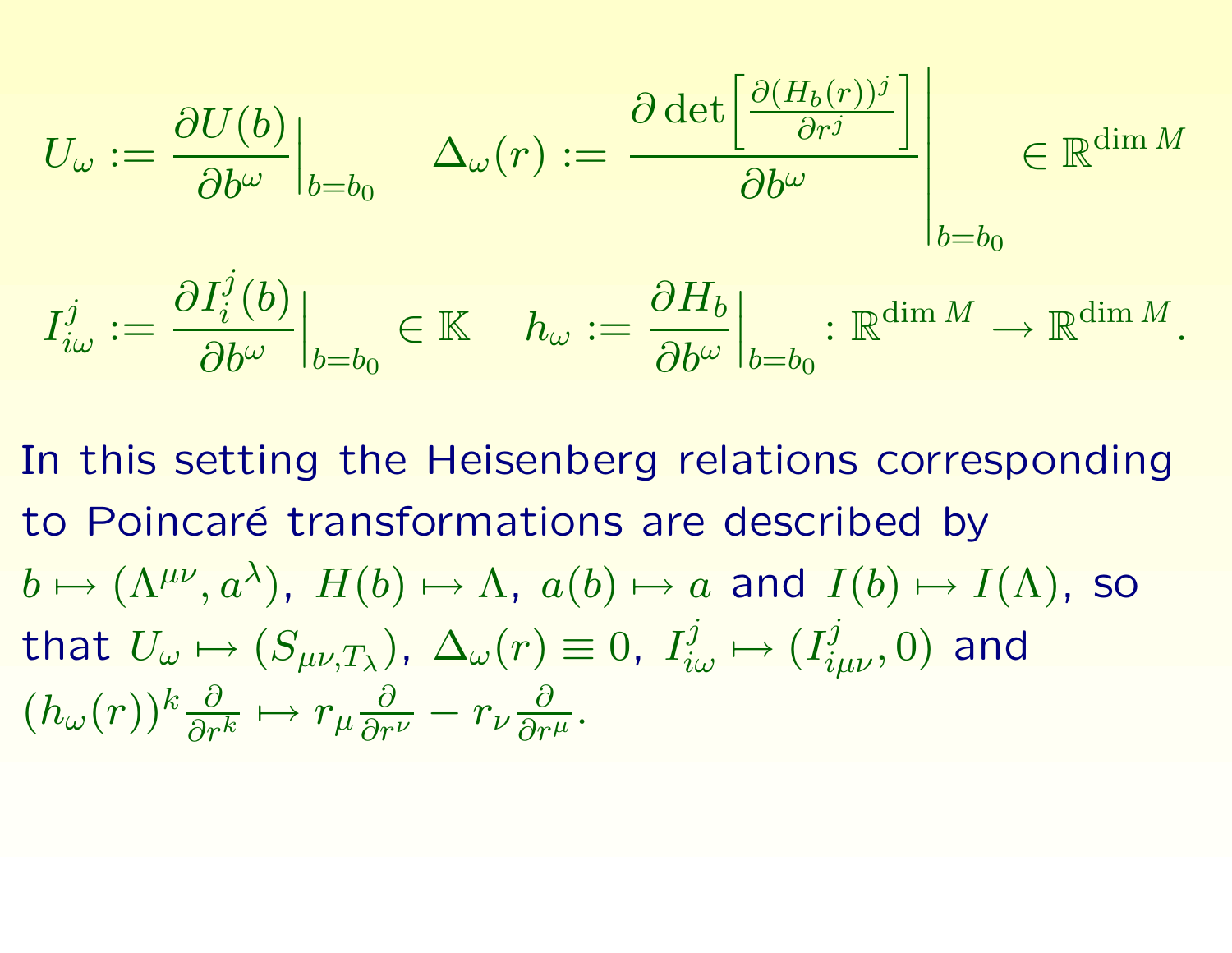$$
U_{\omega} := \frac{\partial U(b)}{\partial b^{\omega}}\Big|_{b=b_0} \qquad \Delta_{\omega}(r) := \frac{\partial \det \left[\frac{\partial (H_b(r))^j}{\partial r^j}\right]}{\partial b^{\omega}}\Big|_{b=b_0} \in \mathbb{R}^{\dim M}.
$$

$$
I_{i\omega}^j := \frac{\partial I_i^j(b)}{\partial b^{\omega}}\Big|_{b=b_0} \in \mathbb{K} \qquad h_{\omega} := \frac{\partial H_b}{\partial b^{\omega}}\Big|_{b=b_0} : \mathbb{R}^{\dim M} \to \mathbb{R}^{\dim M}.
$$

In this setting the Heisenberg relations corresponding to Poincaré transformations are described by  $b \mapsto (\Lambda^{\mu\nu}, a^{\lambda})$ ,  $H(b) \mapsto \Lambda$ ,  $a(b) \mapsto a$  and  $I(b) \mapsto I(\Lambda)$ , so that  $U_{\omega} \mapsto (S_{\mu\nu,T_{\lambda}})$ ,  $\Delta_{\omega}(r) \equiv 0$ ,  $I_{i\omega}^{j} \mapsto (I_{i\mu\nu}^{j},0)$  and  $(h_{\omega}(r))^k \frac{\partial}{\partial r^k} \mapsto r_{\mu} \frac{\partial}{\partial r^{\nu}} - r_{\nu} \frac{\partial}{\partial r^{\mu}}.$ The case of internal transformations, considered in the previous subsection, corresponds to  $H_b = id_{\mathbb{R}^{\dim M}}$  and, consequently, in it  $\Delta_{\omega}(r) \equiv 0$  and  $h_{\omega} = 0$ .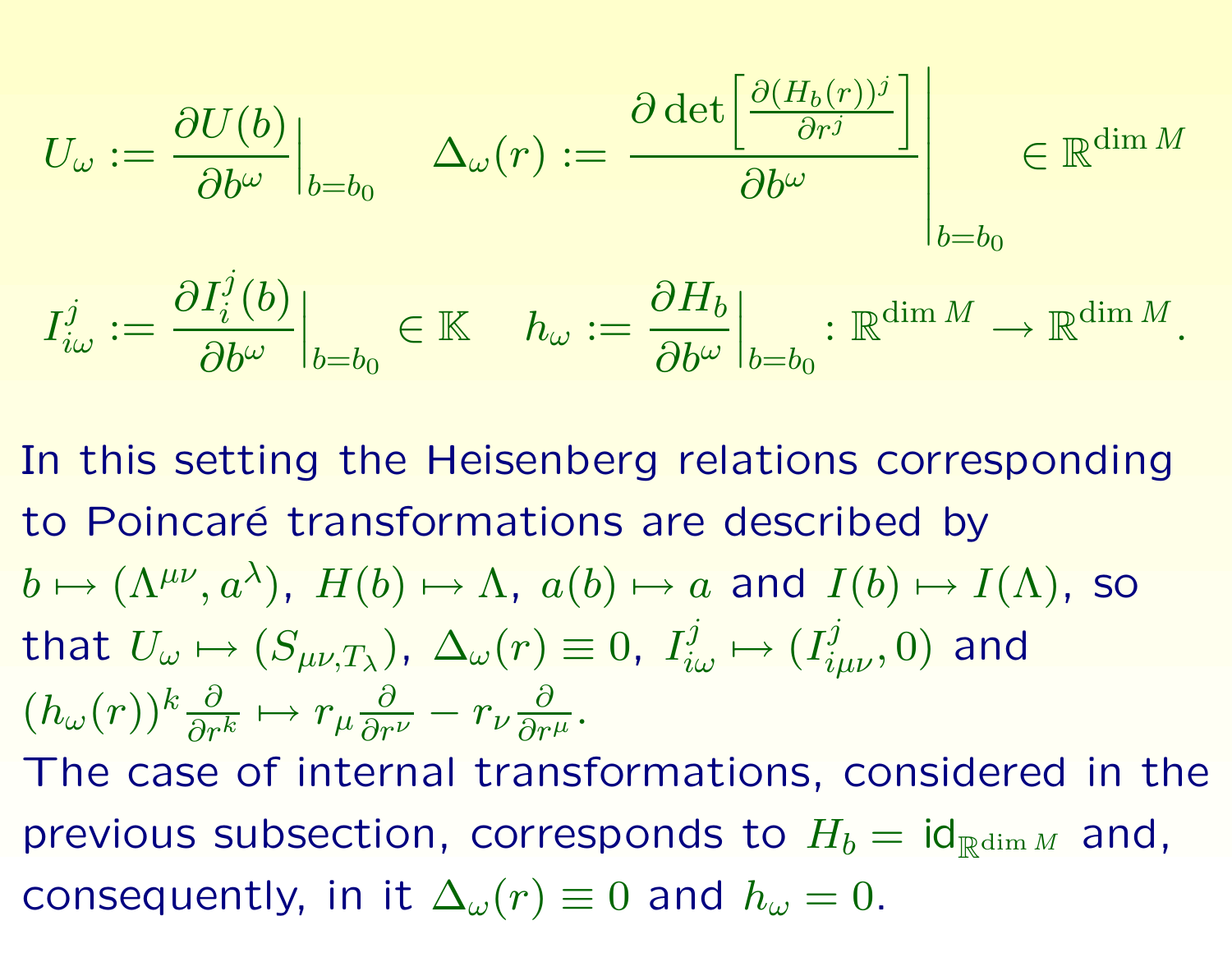#### **5. Fibre bundle approach**

Let a physical field is described as a section  $\varphi\colon M\to E$ of a vector bundle  $(E,\pi,M).$  Here  $M$  is a real differentiable (4-)manifold, serving as <sup>a</sup> spacetime model,  $E$  is the bundle space and  $\pi\colon M\to E$  is the projection; the fibres  $\pi^{-1}(x),\;x\in M.$ 

Let  $(U,u)$  be a chart of  $M$  and  $\{e$  $\{i\}$  be a frame in the bundle with domain  $U$ , i.e.  $e^i\colon x\mapsto e^i$  $i(x)\in \pi^{-1}(x)$  with  $x$ in the domain of  $\{e$  $^i\}$  and  $\{e$  $i(x)\}$  being a basis in  $\pi^{-1}(x)$ . Below we assume  $x\in U\subseteq M$ . Thus, we have

$$
\varphi\colon M\ni x\mapsto \varphi(x)=\varphi_i(x)e^i(x)=\varphi_{u,i}(\boldsymbol x)e^i(u^{-1}(\boldsymbol x)),\;\;(\textbf{5.1})
$$

<span id="page-28-0"></span>where  $\boldsymbol{x}:=u(x)$   $\varphi_{u,i}:=\varphi_{i}\circ u^{-1}$ .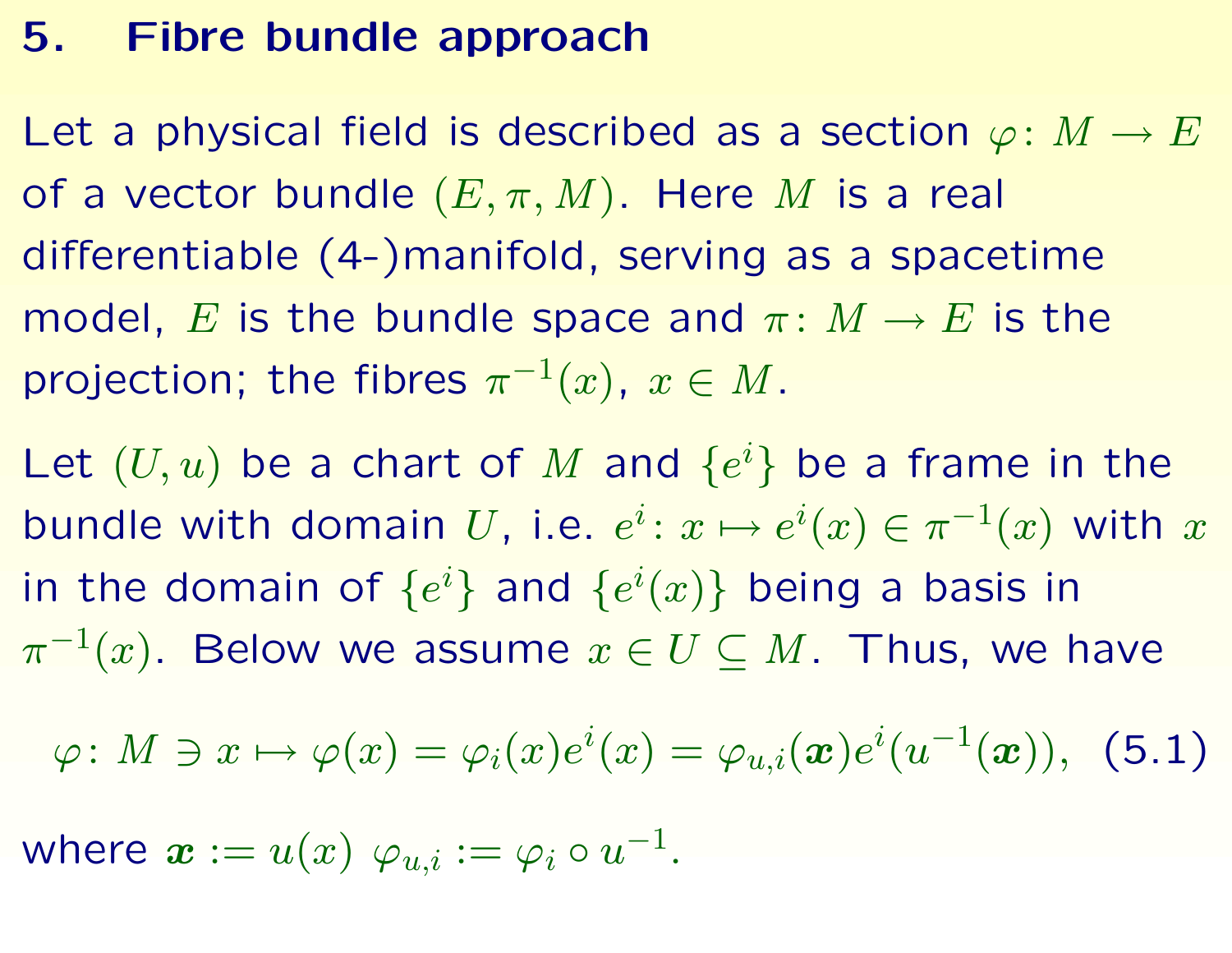The origin of the Heisenberg relations on the background of fibre bundle setting is in the equations

<span id="page-29-0"></span>
$$
U \circ \varphi_i(x) \circ U^{-1} = (A^{-1})_i^j(x)\varphi_j(x) \tag{5.2}
$$

$$
U \circ \varphi_{u,i}(\boldsymbol{x}) \circ U^{-1} = (A^{-1})_i^j(x) \varphi_{u,j}(\boldsymbol{x}). \tag{5.2'}
$$

Consider a Lie group  $G$ , its representations I and  $U$ and reference frames with the following properties: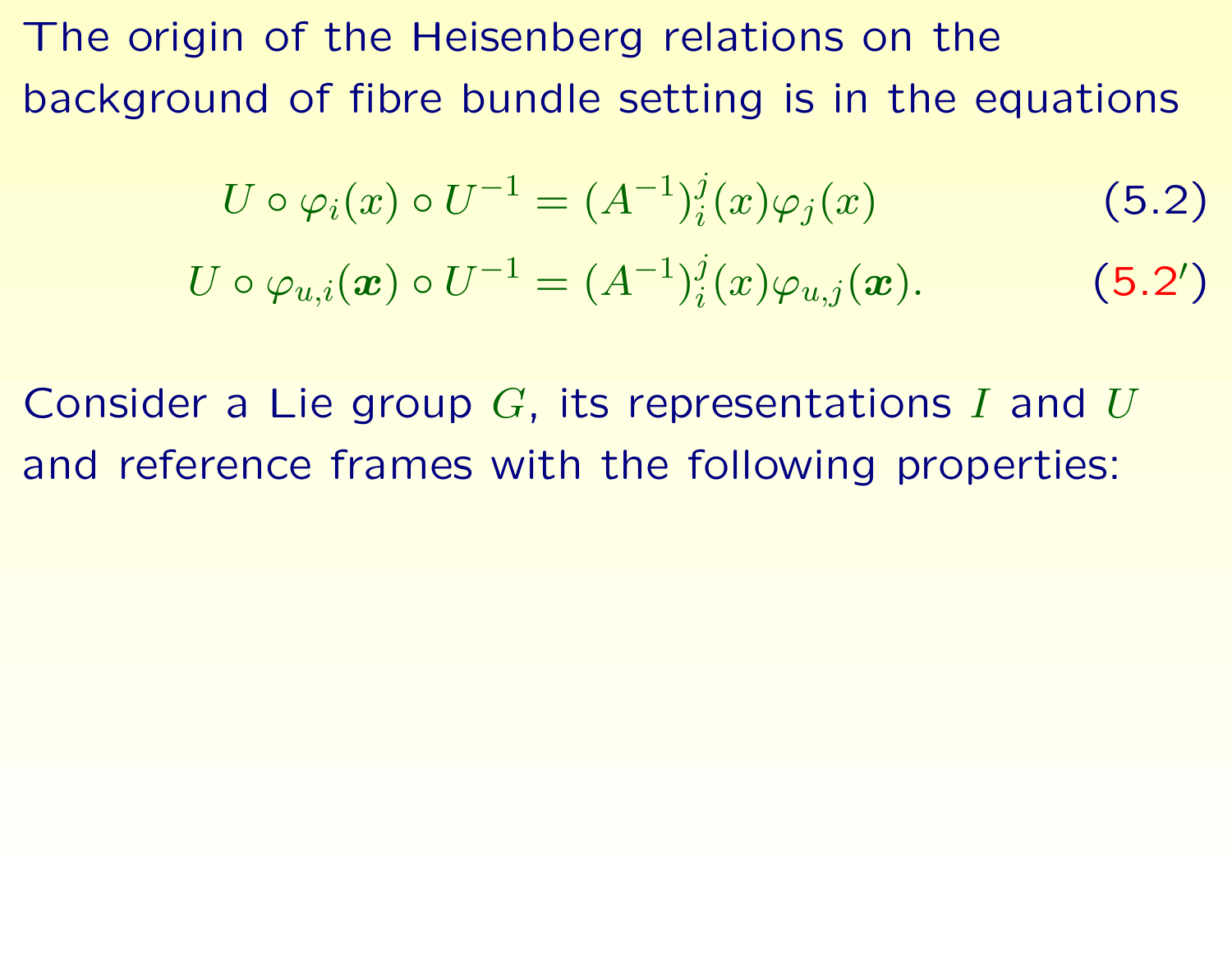The origin of the Heisenberg relations on the background of fibre bundle setting is in the equations

$$
U \circ \varphi_i(x) \circ U^{-1} = (A^{-1})_i^j(x)\varphi_j(x)
$$
(5.2)  

$$
U \circ \varphi_{u,i}(\boldsymbol{x}) \circ U^{-1} = (A^{-1})_i^j(x)\varphi_{u,j}(\boldsymbol{x}).
$$
(5.2')

Consider a Lie group  $G$ , its representations I and  $U$ and reference frames with the following properties:

 $1.$   $I: G\ni g_b\mapsto I(b)\in {\mathrm {GL}}(\dim V, \mathbb{K})$  and the changes  $\{e$  $^i\}\mapsto\{e$  $\mu^i = A^i$  $\{ i_{j}e^{j}\}$  of the frames in  $V$  are such that  $A^{-1}(x) = I(b)$  for all  $x \in M$  and some  $b \in \mathbb{K}^s$ .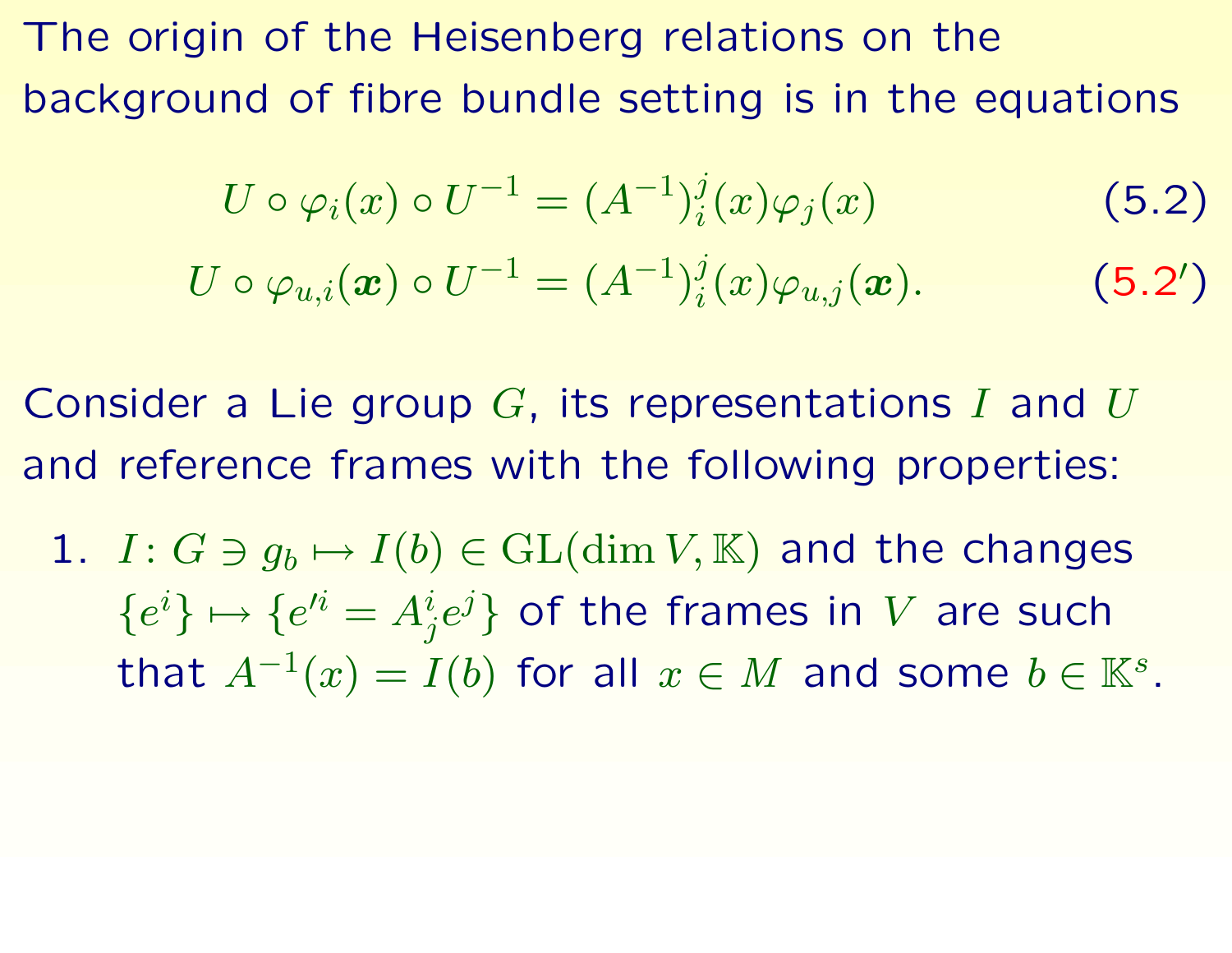The origin of the Heisenberg relations on the background of fibre bundle setting is in the equations

$$
U \circ \varphi_i(x) \circ U^{-1} = (A^{-1})_i^j(x)\varphi_j(x)
$$
(5.2)  

$$
U \circ \varphi_{u,i}(\boldsymbol{x}) \circ U^{-1} = (A^{-1})_i^j(x)\varphi_{u,j}(\boldsymbol{x}).
$$
(5.2')

Consider a Lie group  $G$ , its representations I and  $U$ and reference frames with the following properties:

- $1.$   $I: G\ni g_b\mapsto I(b)\in {\mathrm {GL}}(\dim V, \mathbb{K})$  and the changes  $\{e$  $^i\}\mapsto\{e$  $\mu^i = A^i$  $\{ i_{j}e^{j}\}$  of the frames in  $V$  are such that  $A^{-1}(x) = I(b)$  for all  $x \in M$  and some  $b \in \mathbb{K}^s$ .
- 2.  $U\colon g\ni g_b\mapsto U(b)$ ,  $U(b)$  being operator on the space of state, and the changes  $(u,\{e$  $^{i}\})\mapsto(u% \left( u_{1}\right) ^{i},$  $\prime$  $,\{e$  $\{ \ ^{i}\} )$  of the reference frames entail  $(1.1)$  $(1.1)$  $(1.1)$  with  $U(b)$  for  $U.$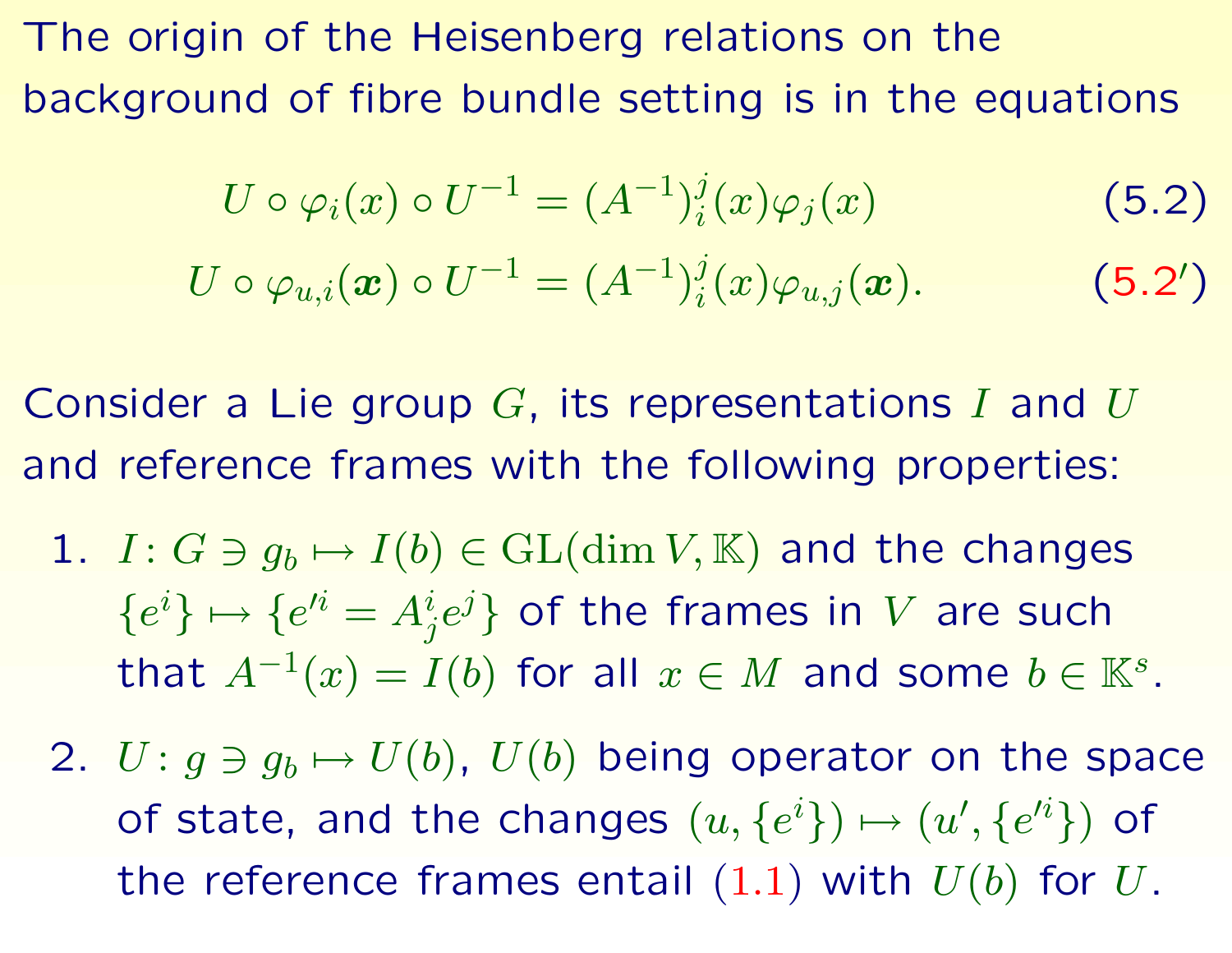Thus equations  $(5.2)$  $(5.2)$  $(5.2)$  and  $(5.2')$  transform into

<span id="page-32-1"></span><span id="page-32-0"></span>
$$
U(b) \circ \varphi_i(x) \circ U^{-1}(b) = I_i^j(b)\varphi_j(x) \tag{5.3}
$$

$$
U(b) \circ \varphi_{u,i}(\boldsymbol{x}) \circ U^{-1}(b) = I_i^j(b) \varphi_{u,j}(\boldsymbol{x}). \qquad (5.3')
$$

Differentiating with respect to  $b^{\omega}$  and putting  $b = b_0$ , we get the Heisenberg relations

$$
[U_{\omega}, \varphi_i(x)]_{-} = I_{i\omega}^j \varphi_j(x) \qquad (5.4)
$$

$$
[U_{\omega},\varphi_{u,i}(\boldsymbol{x})]_-=I^j_{i\omega}\varphi_{u,j}(\boldsymbol{x}), \qquad \qquad (5.4')
$$

where 
$$
U_{\omega} := \frac{\partial U(b)}{\partial b^{\omega}}\Big|_{b=b_0}
$$
  $I^j_{i\omega} := \frac{\partial I^j_i(b)}{\partial b^{\omega}}\Big|_{b=b_0}$ .

We can rewire the Heisenberg relations obtained as

$$
[U_{\omega}, \varphi]_{-} = I_{i\omega}^{j} \varphi_{j} e^{i}.
$$
 (5.5)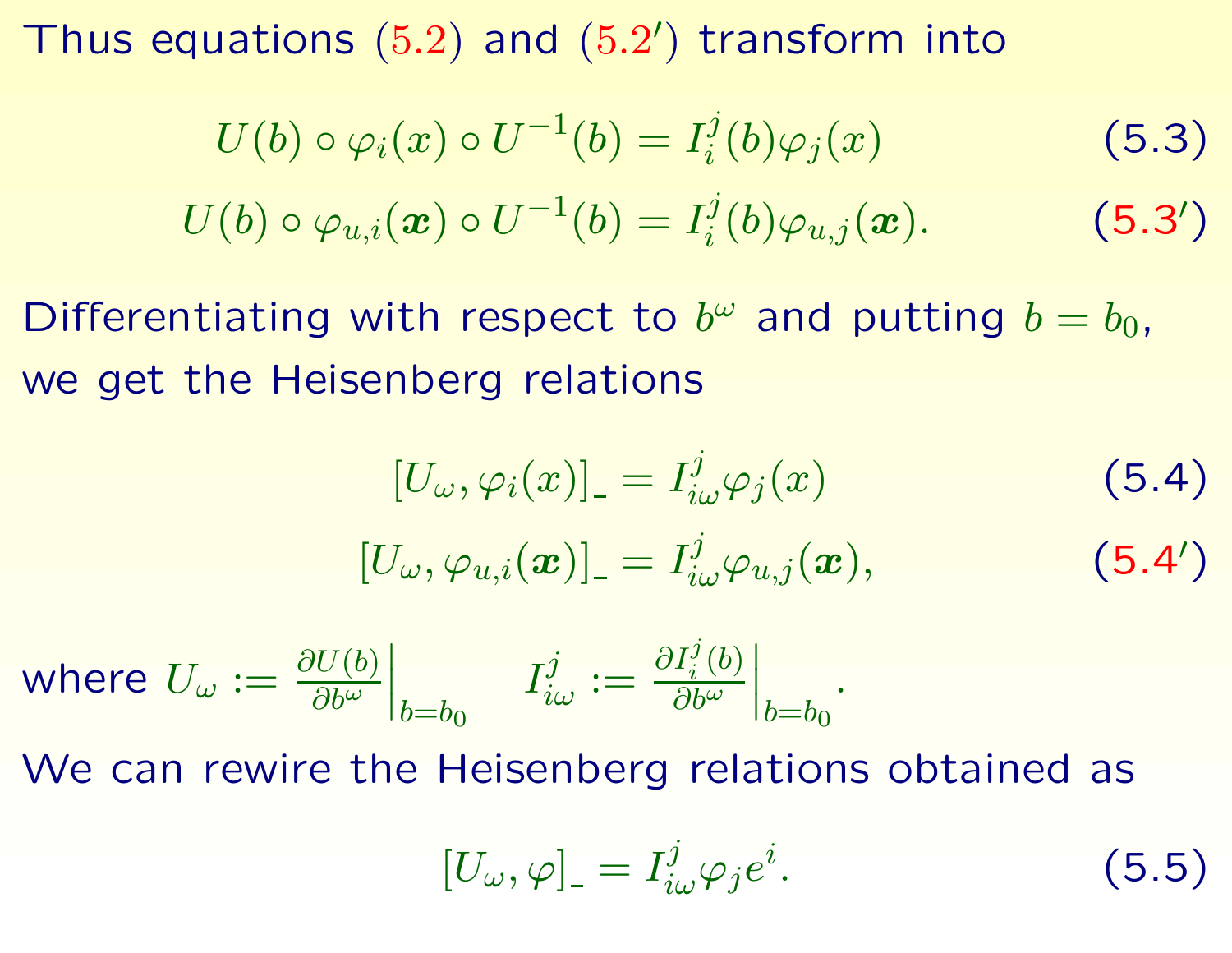<span id="page-33-0"></span>The Poncaré transformations are described by  $b\mapsto (\Lambda^{\mu\nu},a^\lambda)$ ,  $U_\omega\mapsto (S_{\mu\nu},T_\lambda)$  and  $I^j_{i\omega}\mapsto (I^j_{i\mu\nu},0)$  and, consequently, the equations  $(5.3)$  $(5.3)$  $(5.3)$  and  $(5.3')$  now read

$$
U(\Lambda, a) \circ \varphi_i(x) \circ U^{-1}(\Lambda, a) = I_i^j(\Lambda, a) \varphi_j(x) \tag{5.6}
$$

$$
U(\Lambda, a) \circ \varphi_{u,i}(\boldsymbol{x}) \circ U^{-1}(\Lambda, a) = I_i^j(\Lambda, a) \varphi_{u,j}(\boldsymbol{x}). \tag{5.6'}
$$

For instance, we have the Heisenberg relations

$$
[T_{\mu}, \varphi_i(x)]_-=0 \qquad (5.7a)
$$

$$
[S_{\mu\nu}, \varphi_i(x)]_ = I^j_{i\mu\nu} \varphi_j(x). \tag{5.7b}
$$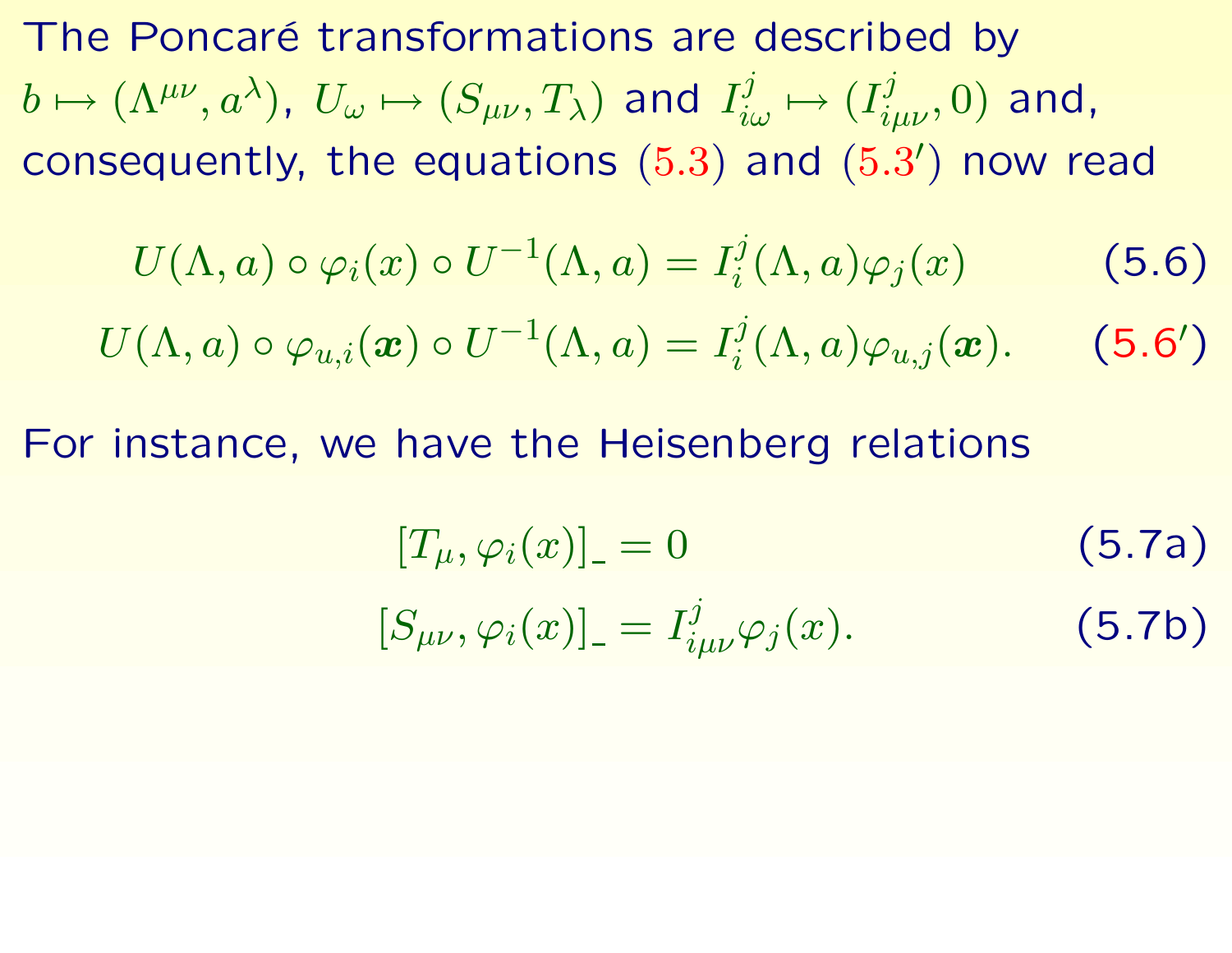#### The "physical" versions of these relations are

$$
[P_{\mu}, \varphi_i(x)]_{-} = 0
$$
\n
$$
[M_{\mu\nu}, \varphi_i(x)]_{-} = I^j_{i\mu\nu} \varphi_j(x).
$$
\n(5.8a)

These relations contradict to the particle interpretation of quantum field theory which may be retained if one accepts their non-bundle versions. This is possible if the frames used are connected by linear homogeneous transformations with spacetime constant matrices,  $A(x)=\mathrm{const}$  or  $\partial_\mu A(x)=0.$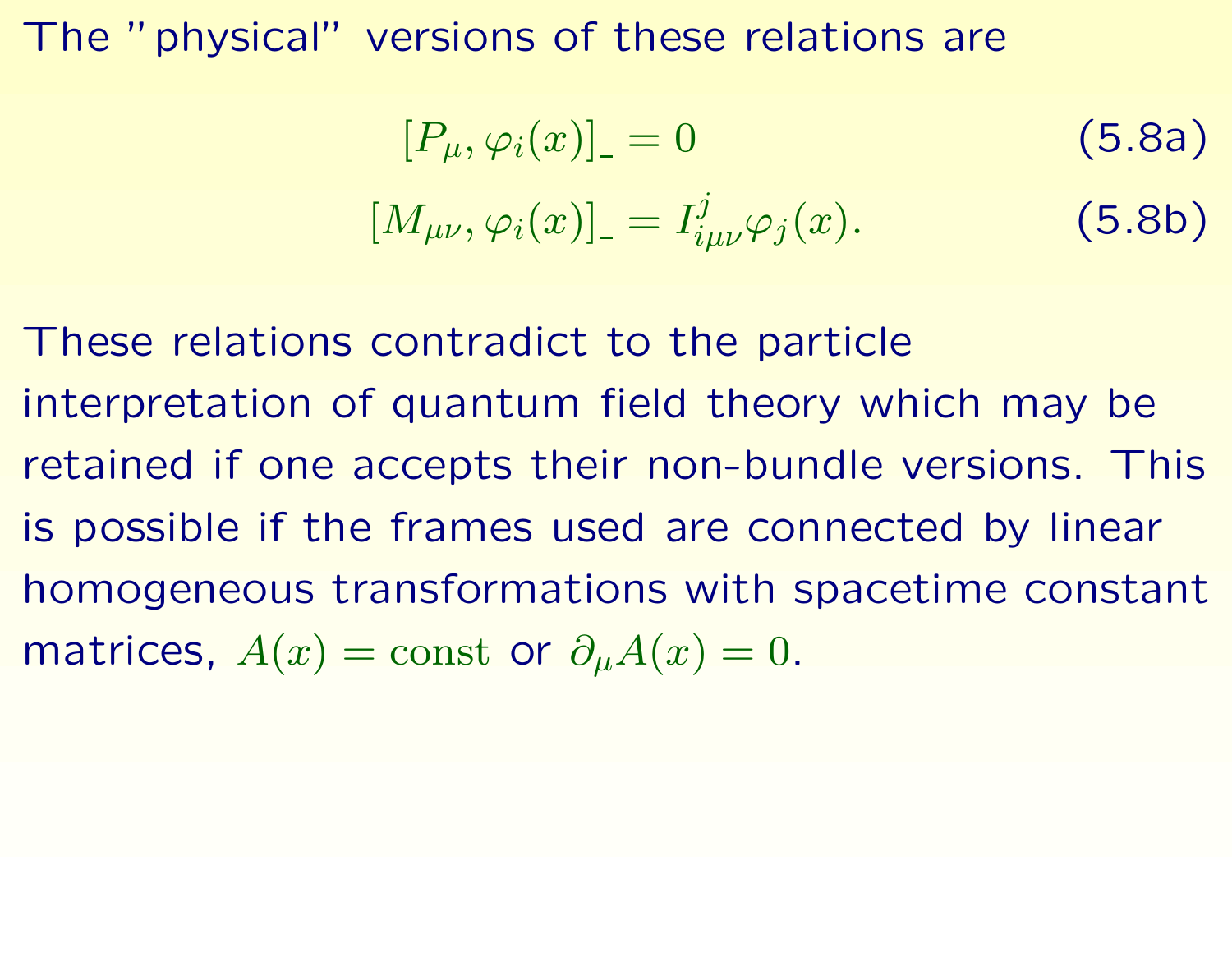Since the general case is coordinates independent, it describes also the fibre bundle version of internal transformations. This explains why some equations in the both versions are identical up to the meaning  $\varphi_{u,i}$ and  $I^j_{i\omega}.$  In particular, for

$$
U(b) = e^{\frac{1}{ie}bQ_1} \quad I(b) = \mathbf{1}e^{-\frac{q}{ie}b} \qquad b \in \mathbb{R} \tag{5.9}
$$

the Heisenberg relations ([5.4](#page-32-1) ) reduce to

$$
[Q_1, \varphi_i(x)]_- = -q\varphi_i(x), \qquad (5.10)
$$

which is identical with  $(3.10)$  $(3.10)$  $(3.10)$ , but now  $\varphi_i$  are the components of the section  $\varphi$  in  $\{e$  $\{i\}$ . The invariant form of the last relations is

$$
[Q_1,\varphi]_{\scriptscriptstyle-} = -q\varphi.
$$

<sup>−</sup>qϕ. (5.11)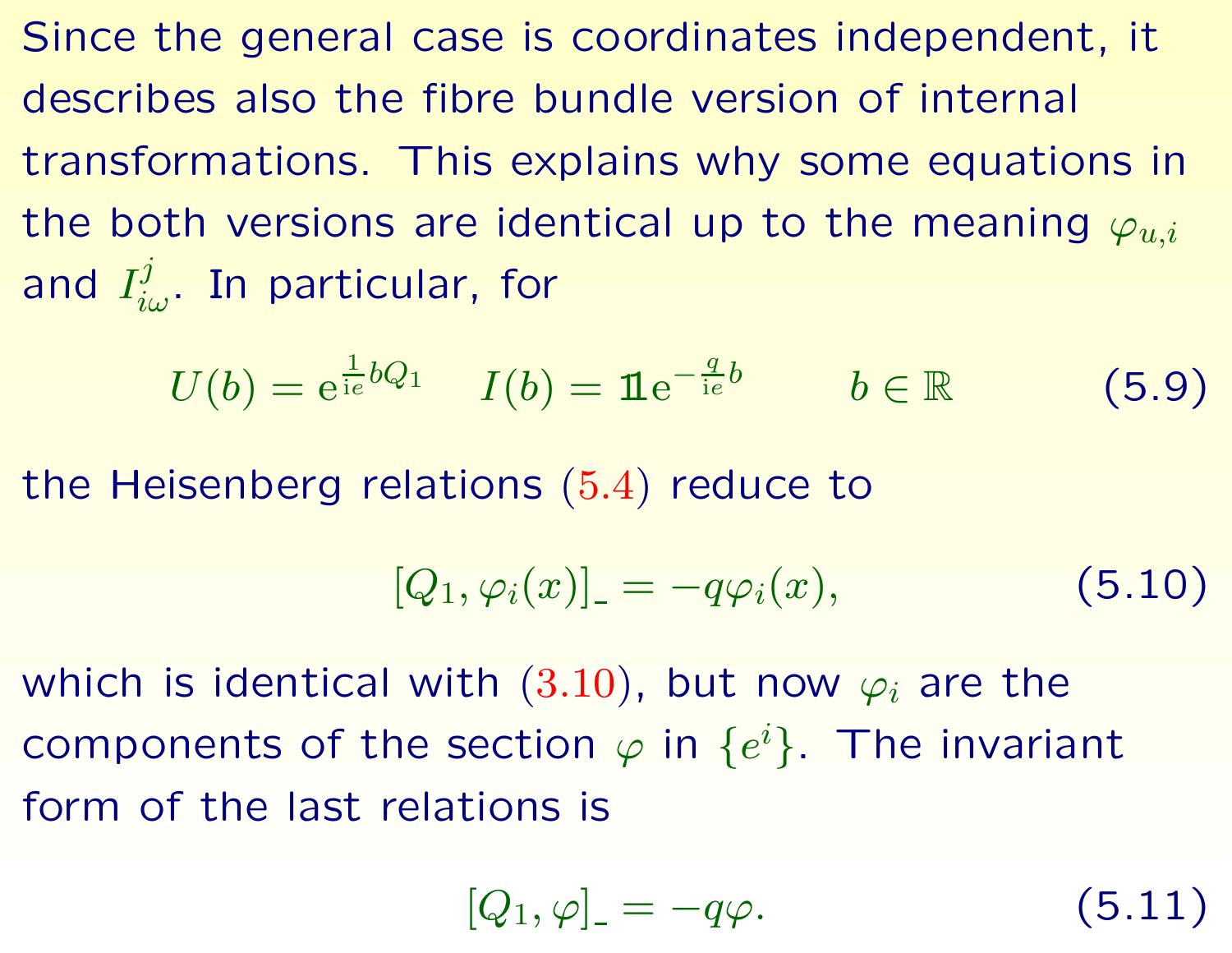# **6. Conclusion**

<span id="page-36-0"></span>We have shown how the Heisenberg equations arise in the general case and in particular situations. They are from pure geometrical origin and one should be careful when applying them to the Lagrangian formalism in which they are subsidiary conditions, like the Lorentz gauge in the electrodynamics. Generally they need not to be consistent with the Lagrangian formalism and their validity should carefully be checked. For instance, if one starts with field operators in the Lagrangian formalism of free fields and adds to it the Heisenberg relations concerning the momentum operator, then the arising scheme is not consistent as in it start to appear distributions, like the Dirac delta function.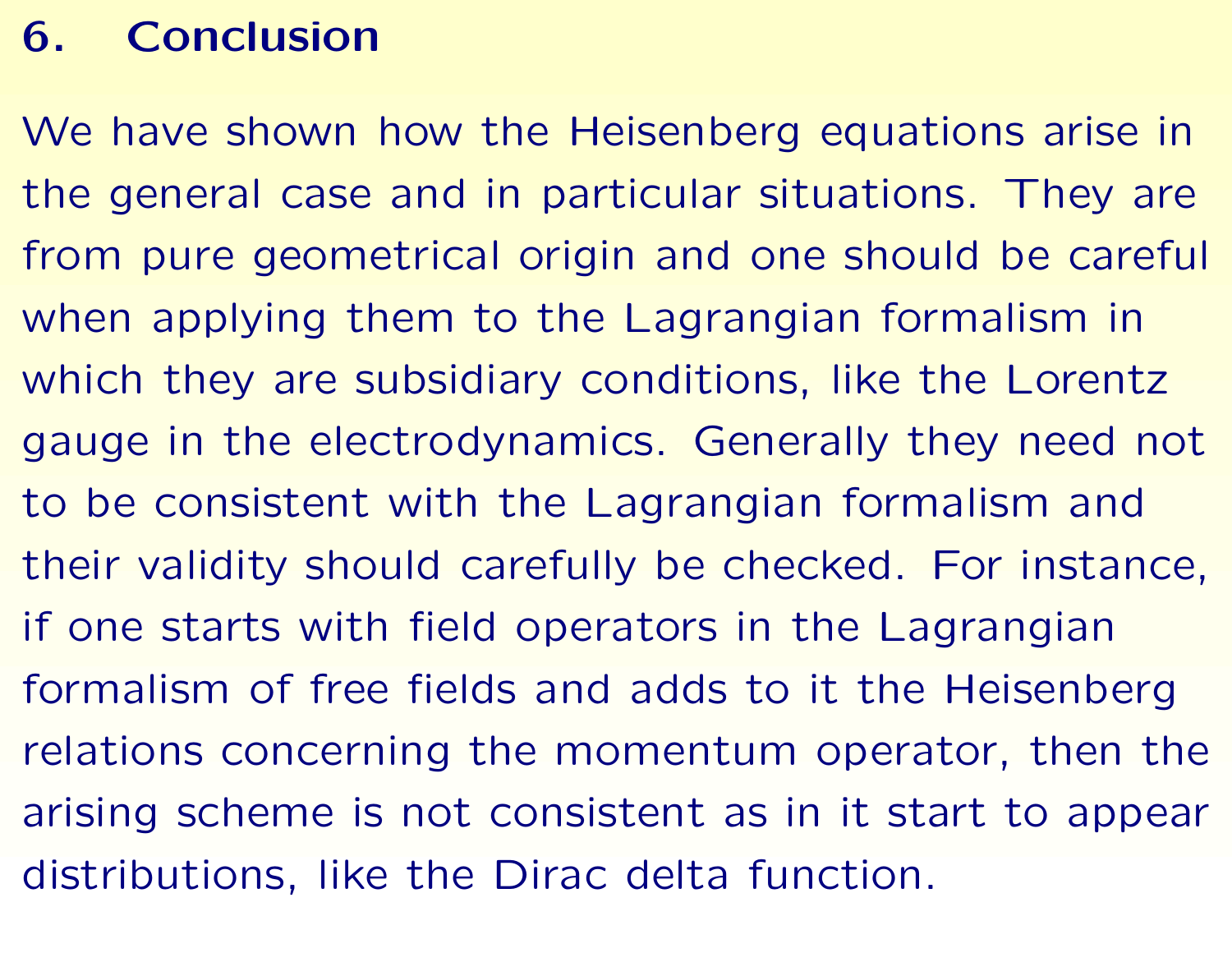#### **References**

- [1] J. D. Bjorken and S. D. Drell. Relativistic quantum fields, volume 2. McGraw-Hill Book Company, New York, 1965. Russian translation: Nauka, Moscow, 1978.
- [2] Paul Roman. Introduction to quantum field theory. John Wiley & Sons, Inc., New York-London-Sydney-Toronto, 1969.
- [3] J. D. Bjorken and S. D. Drell. Relativistic quantum mechanics, volume 1 and 2. McGraw-Hill Book Company, New York, 1964, 1965. Russian translation: Nauka, Moscow, 1978.
- [4] N. N. Bogolyubov and D. V. Shirkov. Introduction to the theory of quantized fields. Nauka, Moscow, third edition, 1976. In Russian. English translation: Wiley, New York, 1980.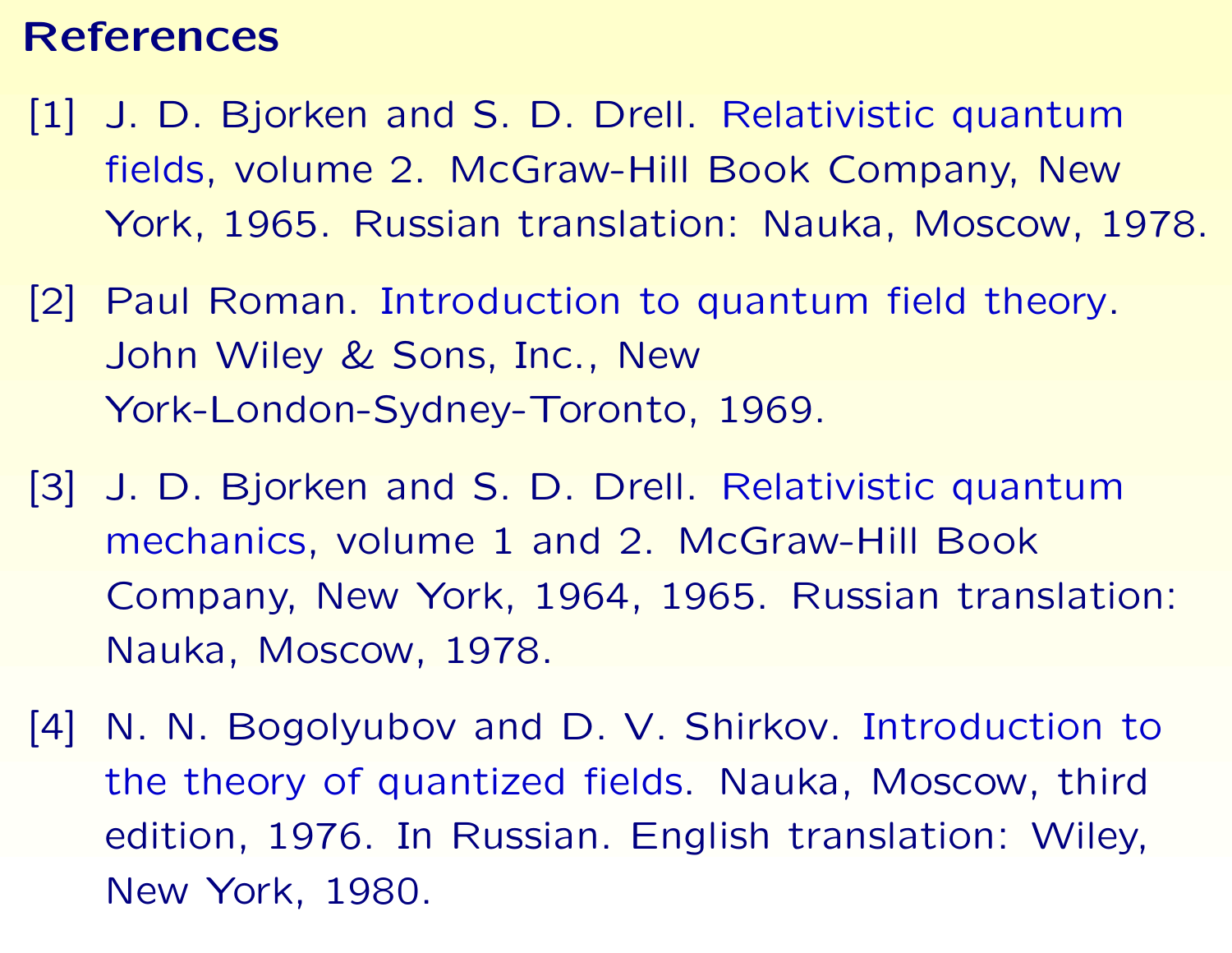- [5] Bozhidar Z. Iliev. Langrangian Quantum Field theory in Momentum Picture. Free fields. Nova Science Publishers, New York, 2008. 306 pages, Hardcover, ISBN-13: 978-1-60456-170-8, ISBN-10: 1-60456-170-X, EAN: 9781604561708.
- [6] N. N. Bogolubov, A. A. Logunov, and I. T. Todorov. Introduction to axiomatic quantum field theory. W. A. Benjamin, Inc., London, 1975. Translation from Russian: Nauka, Moscow, 1969.
- [7] N. N. Bogolubov, A. A. Logunov, A. I. Oksak, and I. T. Todorov. General principles of quantum field theory. Nauka, Moscow, 1987. In Russian. English translation: Kluwer Academic Publishers, Dordrecht, 1989.